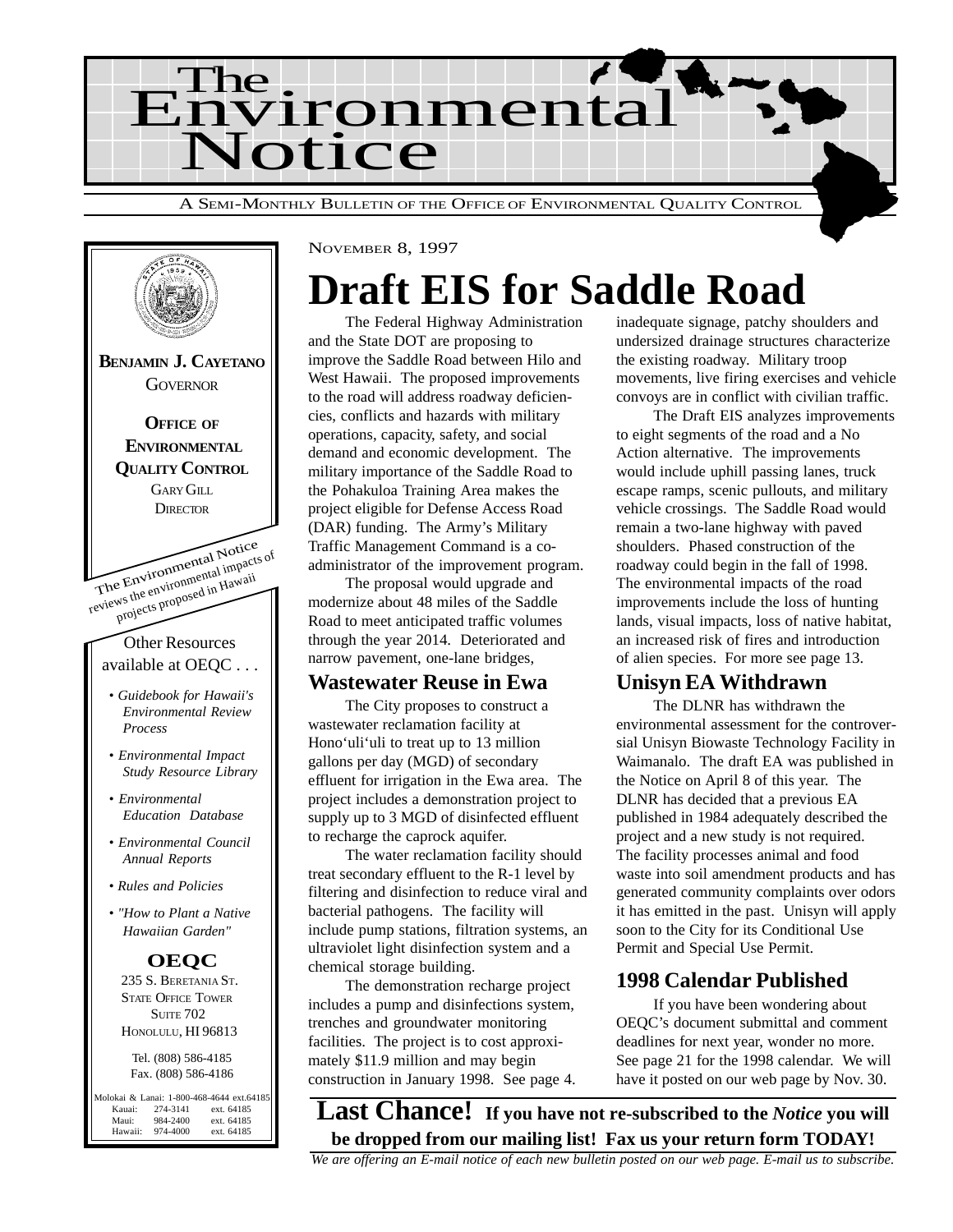# Table of Contents

NOVEMBER 8, 1997

**Last Chance! If you have not re-subscribed to the Notice you will be dropped from our mailing list! Fax us your return form TODAY!**

#### **1** Oahu Notices

#### **Draft Environmental Assessments**

| (2) Honouliuli Water Reclamation Facility and Demonstration Project . 4 |  |
|-------------------------------------------------------------------------|--|
|                                                                         |  |
| Notice of Withdrawal                                                    |  |
|                                                                         |  |
| <b>Final Environmental Assessments/</b>                                 |  |
| <b>Findings of No Significant Impacts (FONSI)</b>                       |  |

| Findings of No Significant Impacts (FONSI) |  |
|--------------------------------------------|--|
|                                            |  |
|                                            |  |
|                                            |  |

#### **Previously Published Projects Pending Public Comments**

## 3 **Maui Notices**

#### **Draft Environmental Assessments**

| (1) A.C. Partnership Construction Related Baseyard & Office Project. 8 |  |
|------------------------------------------------------------------------|--|
|                                                                        |  |

#### **National Environmental Policy Act (NEPA)**

| (3) Mokulele Highway/Puunene Avenue Widening         |  |
|------------------------------------------------------|--|
| Project No. 311A-02-92 (Environmental Assessment)  9 |  |

#### **Previously Published Projects Pending Public Comments**

#### 4 **Lanai Notices**

#### **National Environmental Policy Act (NEPA)**

| (1) Lanai Airport Instrument Landing System and MALSR |  |
|-------------------------------------------------------|--|
|                                                       |  |

#### **Previously Published Projects Pending Public Comments**

|--|

#### 6 **[Hawaii Notices](#page-11-0)**

| <b>Draft Environmental Assessments</b>                       |  |
|--------------------------------------------------------------|--|
| <b>Final Environmental Assessments/</b>                      |  |
| Findings of No Significant Impacts (FONSI)                   |  |
|                                                              |  |
| <b>Draft Environmental Impact Statements</b>                 |  |
|                                                              |  |
| <b>Previously Published Projects Pending Public Comments</b> |  |
|                                                              |  |
|                                                              |  |

#### 7 **Kauai Notices**

#### **Draft Environmental Assessments**

#### **Previously Published Projects Pending Public Comments**

|--|

#### **Shoreline Notices**

#### **Environmental Council Notices**

|--|--|

#### **Land Use Commission Notices**

#### **Pollution Control Permits**

|--|

#### **Federal Notices**

| EPA Denies Request to Amend Facility Response Plan  20       |  |
|--------------------------------------------------------------|--|
|                                                              |  |
| Evaluation of Coastal Zone Management Program and National   |  |
|                                                              |  |
| ATSDR Announces Public Comment Period for the Schofield Army |  |
|                                                              |  |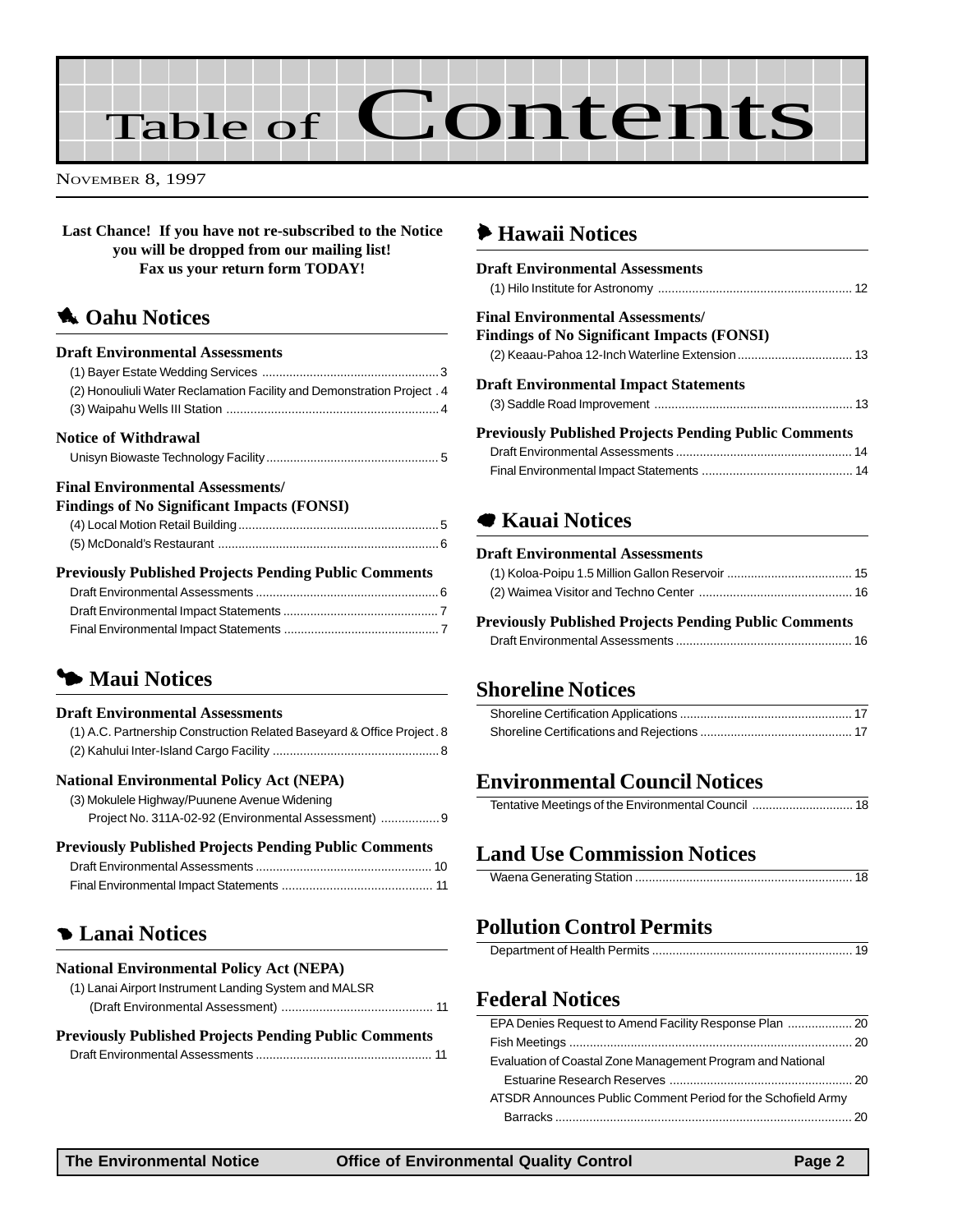**1**

**4, 5**

**Oahu Notices**

## <span id="page-2-0"></span>**Draft Environmental Assessments**

## 1 **(1) Bayer Estate Wedding Services**

| District:             | Honolulu                                    |
|-----------------------|---------------------------------------------|
| TMK:                  | $3 - 6 - 03:12$                             |
| Applicant:            | The Bayer Estate, LLC                       |
|                       | 5329 Kalanianaole Highway                   |
|                       | Honolulu, Hawaii 96821                      |
|                       | Contact: Sandra McDowell (377-9359)         |
|                       | <b>Approving Agency/Accepting</b>           |
| <b>Authority:</b>     | Department of Land Utilization              |
|                       | 650 South King Street                       |
|                       | Honolulu, Hawaii 96813                      |
|                       | Contact: Jeffrey Lee/Steve Tagawa (527-     |
|                       | 6274/523-4817)                              |
| <b>Consultant:</b>    | Kusao & Kurahashi, Inc.                     |
|                       | 1314 South King Street, Suite 1263          |
|                       | Honolulu, Hawaii 96814                      |
|                       | Contact: Keith H. Kurahashi (538-6652)      |
| <b>Public Comment</b> |                                             |
| <b>Deadline:</b>      | December 8, 1997                            |
| Status:               | DEA First Notice pending public comment.    |
|                       | Address comments to the applicant with      |
|                       | copies to the approving agency or accepting |
|                       | authority, the consultant and OEQC.         |
| <b>Permits</b>        |                                             |

**Required:** CUP Type 2 (use of historic structure)

The applicant, the Bayer Estate, LLC, is proposing to utilize an existing two-story residence at 5329 Kalanianaole Highway in `Aina Haina, to conduct wedding services. This Craftsman style residence located on a 32,624 square-foot property, was designed by architect Raymond Llewellen Morris and built in 1936 for Carl Bayer and his wife Florence. Mr. Bayer was a prominent figure in Hawaii's industrial and cultural history, working for Alexander & Baldwin and instrumental in organizing the Kauai Chamber of Commerce in 1913.

On July 19, 1997, this site, once part of the *Wailupe ili*, a subdivision of the Waikiki *ahupua`a*, was placed on the Hawaii Register of Historic Places and nominated to be placed on the National Register of Historic Places.

The applicant's proposal is to conduct non-denominational wedding ceremonies in this non-traditional, tropical setting from 8:00 a.m. to 6:00 p.m. According to the applicant, weddings would typically involve one staff member, a wedding couple, approximately 0 to 12 guests (6 average), plus 1 to 2 limousine drivers, a photographer and a minister. Weddings would be conducted up to 7 days a week, with a maximum of eight (8) weddings per day. Taped mood music would be played indoors with no amplified music played outdoors, although live band music may also be utilized.

**2**

**3**

No new construction is planned for the 2,490 squarefoot structure. According to the applicant, the existing seven (7) parking stalls on the property will accommodate the proposed wedding activities.

Pursuant to Section 343-5, HRS, the preparation of an environmental assessment is required for the proposed use of this historic site. A Conditional Use Permit, Type 2 is required for this proposed use. Although the property is located within the Special Management Area (SMA), because no construction is being proposed, a SMA Use Permit approval will not be required.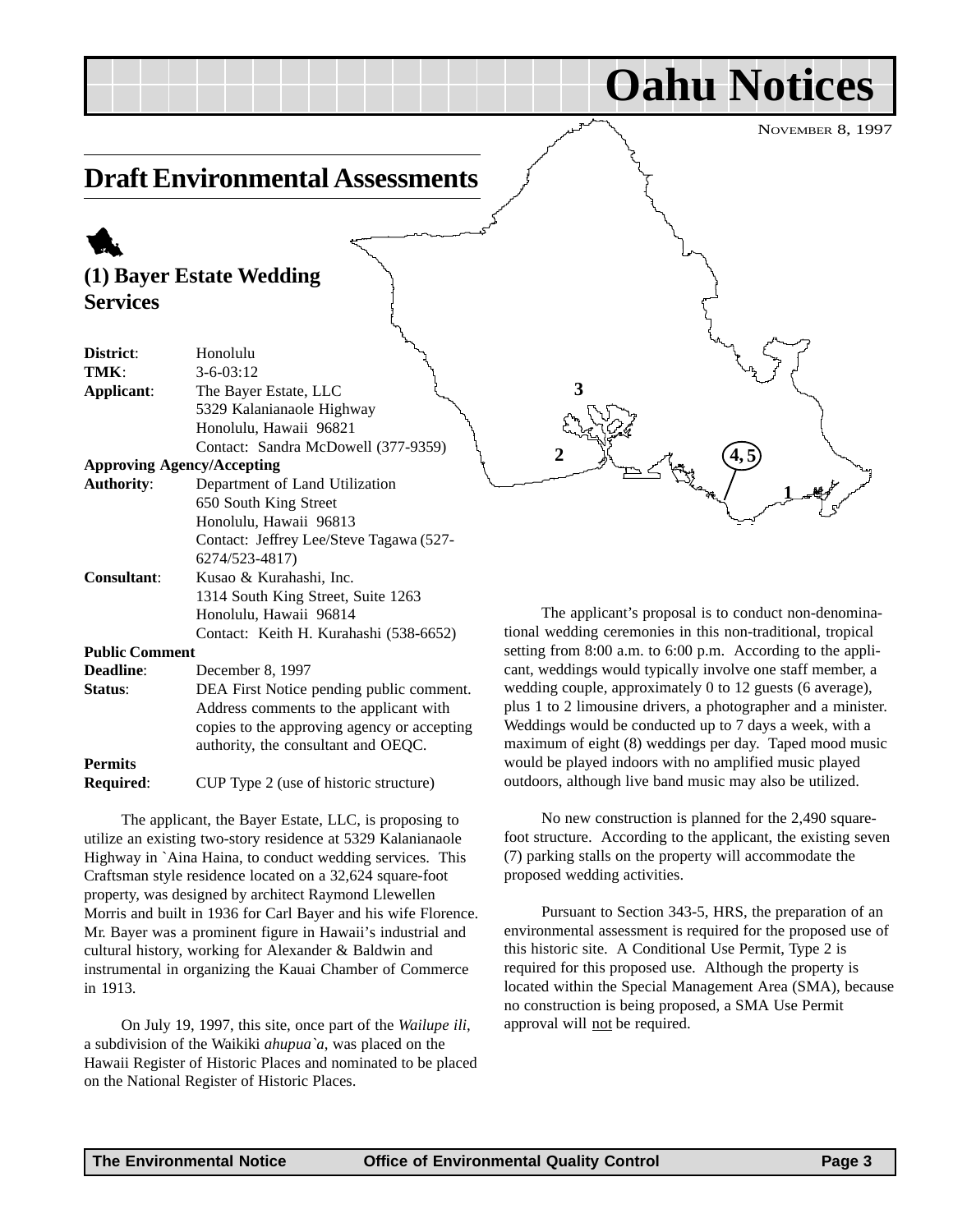# <span id="page-3-0"></span>**Oahu Notices**

NOVEMBER 8, 1997

# 1

### **(2) Honouliuli Water Reclamation Facility and Demonstration Project**

| District:             | Ewa                                       |
|-----------------------|-------------------------------------------|
| TMK:                  | 9-1-13:7 and 9-1-69:4                     |
| Applicant:            | City and County of Honolulu               |
|                       | Department of Wastewater Management       |
|                       | 650 South King Street                     |
|                       | Honolulu, Hawaii 96813                    |
|                       | Contact: Robert Miyasaki (527-5159)       |
|                       | <b>Approving Agency/Accepting</b>         |
| <b>Authority:</b>     | City and County of Honolulu               |
|                       | Department of Wastewater Management       |
|                       | 650 South King Street                     |
|                       | Honolulu, Hawaii 96813                    |
|                       | Contact: Robert Miyasaki (527-5159)       |
| <b>Consultant:</b>    | Engineering Concepts, Inc.                |
|                       | 250 Ward Avenue, Suite 206                |
|                       | Honolulu, Hawaii 96814                    |
|                       | Contact: Kenneth Ishizaki (591-8820)      |
| <b>Public Comment</b> |                                           |
|                       |                                           |
| <b>Deadline:</b>      | December 8, 1997                          |
| Status:               | DEA First Notice pending public comment.  |
|                       | Address comments to the applicant with    |
|                       | copies to the consultant and OEQC.        |
| <b>Permits</b>        | NPDES; community noise; water use;        |
| <b>Required:</b>      | building; grubbing, grading, stockpiling; |

The City and County of Honolulu Department of Wastewater Management has proposed development of a water reclamation facility and pilot-scale aquifer recharge demonstration project at the Honouliuli Wastewater Treatment Plant (WWTP) in Ewa.

The proposed water reclamation facility will treat up to 13 MGD of secondary effluent to the R-1 level for nonpotable water use. The initial phase will be designed to treat up to 6.5 MGD with expansion capabilities up to 13 MGD. Components of the water reclamation facility include construction of an influent pump station, contact filtration system, ultraviolet light (UV) disinfection system, effluent pump station and chemical storage building.

The proposed demonstration project will function independently of the proposed water reclamation facility, to produce and utilize up to 3 MGD of disinfected secondary effluent for nonpotable water for use within the WWTP and recharge of the caprock aquifer. System components will include a temporary influent pump station, temporary hypochlorination disinfection system, temporary conveyance and connection to the existing in-plant nonpotable water system, pilot-scale recharge trench system, and groundwater monitoring facilities. The groundwater monitoring program will assess the impact of the demonstration project on the underlying caprock aquifer and nearshore waters.

Construction of the project is estimated to cost \$11.9 million. Construction of the first phase of the water reclamation facility (up to 6.5 MGD) is anticipated to begin in January 1998 and require 15 months for completion. Construction of the demonstration project is anticipated to begin in February 1998 and require five months for completion. Construction activities will not proceed until the appropriate permits and approvals are obtained.



#### **(3) Waipahu Wells III Station**

| District:             | Ewa                                         |
|-----------------------|---------------------------------------------|
| TMK:                  | $9 - 4 - 05:74$                             |
| Applicant:            | City and County of Honolulu                 |
|                       | Board of Water Supply                       |
|                       | 630 South Beretania Street                  |
|                       | Honolulu, Hawaii 96813                      |
|                       | Contact: Andy Okada (527-5279)              |
|                       | <b>Approving Agency/Accepting</b>           |
| <b>Authority:</b>     | City and County of Honolulu                 |
|                       | Board of Water Supply                       |
|                       | 630 South Beretania Street                  |
|                       | Honolulu, Hawaii 96813                      |
|                       | Contact: Raymond Sato (527-6180)            |
| Consultant:           | GMP Associates, Inc.                        |
|                       | 841 Bishop Street, Suite 1501               |
|                       | Honolulu, Hawaii 96813                      |
|                       | Contact: Neal Fukumoto (521-4711)           |
| <b>Public Comment</b> |                                             |
| Deadline:             | December 8, 1997                            |
| Status:               | DEA First Notice pending public comment.    |
|                       | Address comments to the applicant with      |
|                       | copies to the approving agency or accepting |
|                       | authority, the consultant and OEQC.         |
| <b>Permits</b>        | Grading, building, NPDES, well              |
| Required:             | construction, water use permits             |
|                       |                                             |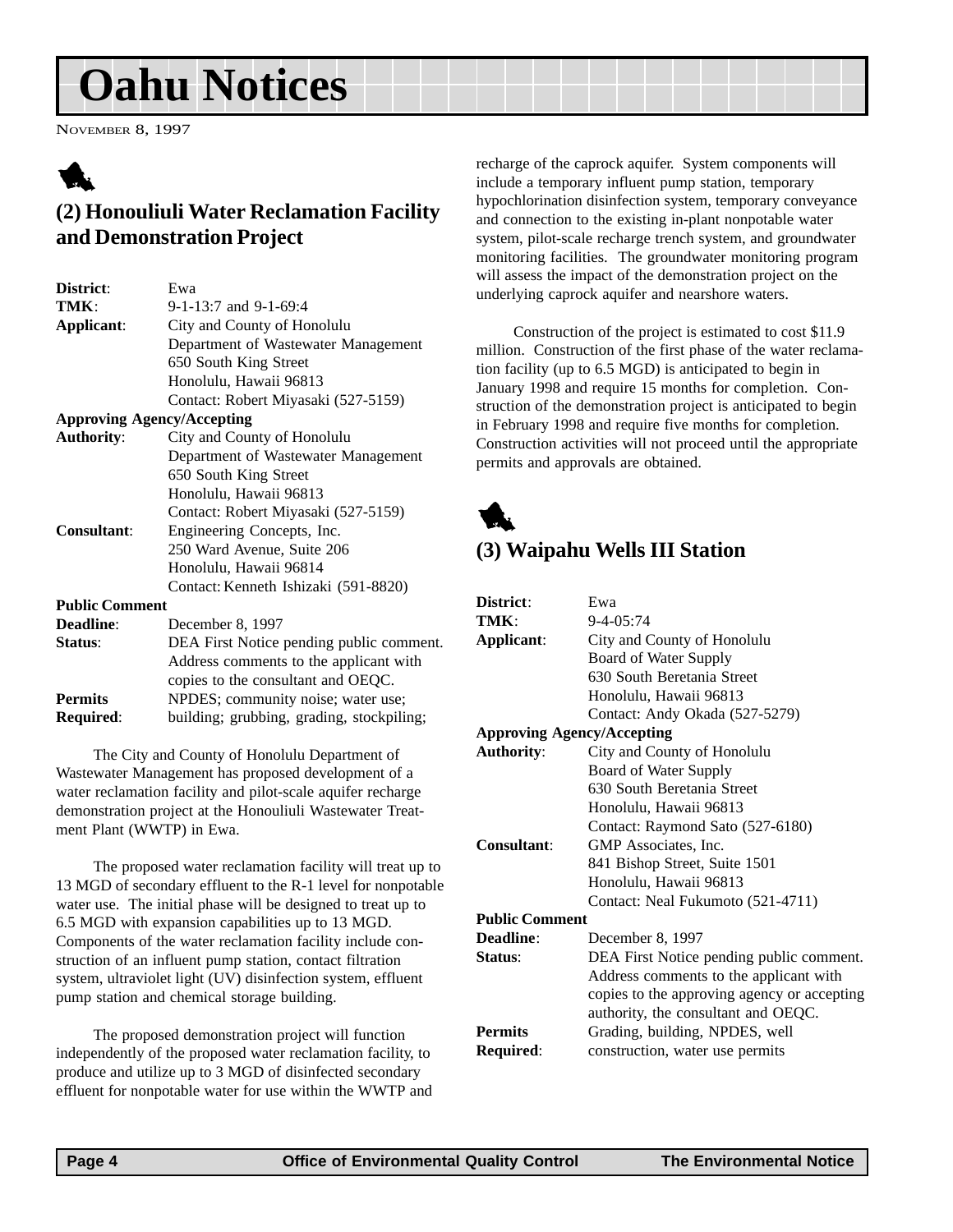<span id="page-4-0"></span>

The Honolulu Board of Water Supply (BWS) proposes to develop the Waipahu Wells III site to increase the water supply for the BWS 395' Waikele-Waipio system and the 228' low service water system. The proposed project involves the installation of five (5) 1,000 gpm pumps, ten (10) Granular Activated Carbon (GAC) water treatment units, a 50,000 gallon backwash tank, a control building, transmission mains, access road, landscaping, fencing, irrigation system, electrical equipment, drainage improvements, and appurtenances. Additional GAC units may be added in the future to centrally treat other Waipio source waters. In addition, the proposed project includes approximately 2,417 feet of new 24-inch transmission main along Kamehameha Highway; approximately 1,089 feet of new 16-inch transmission main along Lumiaina Street to convey water to be pumped from the proposed Waipahu Wells III station; and a new transmission main that will connect the Waipahu Wells II, 395' system to the Waipahu Wells I, 228' system along Lumiaina Street for transmission to the Leeward region via an existing 36" main along the H-1 Freeway.

The five pumps will have a total maximum pump capacity of 7.5 mgd. Additional pumping above the 2.657 mgd allocation is sized to accommodate peak demand and fire flows with one pump as standby. GAC treatment units are required to remove Ethylene Dibromide (EDB) which has been detected by water quality analyses performed by the BWS. GAC has an excellent adsorptive capacity for most organic and synthetic organic chemicals, such as EDB.

The proposed well site is situated on a relatively flat piece of abandoned pineapple land located on Kamehameha Highway, approximately one mile north of the Waiawa Interchange, and above the Waikele and Crestview subdivisions. The parcel (approximately 1.77 acres) is currently owned by Castle and Cooke Homes Hawaii, Inc., but the BWS intends to purchase the property in fee. Although short term construction impacts are expected from the proposed project, no significant impacts to the nearest surface waters or the aquifer are anticipated.

Construction of the proposed project is anticipated to commence in May of 1998 and cost approximately \$1.25 million for the new 24-inch and 16-inch transmission lines, and \$7.9 million for the proposed GAC contactors, pumps and backwash tank. The size, length and estimated cost of the transmission line to connect the Waipahu Wells II system to the Waipahu Wells I system will be determined by the BWS following further system analysis.

## **Notice of Withdrawal**

#### **Unisyn Biowaste Technology Facility**

The Department of Land and Natural Resources has withdrawn the draft EA for the Unisyn Biowaste Technology Facility located in Waimanalo, Oahu. The draft EA was published in the April 8, 1997 issue of the *Environmental Notice*. For more information, contact Cecil Santos at 587- 0433.

# **Final Environmental Assessments/Findings of No Significant Impacts (FONSI)**



#### **(4) Local Motion Retail Building**

| District:                         | Honolulu                               |
|-----------------------------------|----------------------------------------|
| TMK:                              | $2 - 6 - 14:01$                        |
| Applicant:                        | Local Motion, Inc.                     |
|                                   | 424 Sumner Street                      |
|                                   | Honolulu, Hawaii 96817                 |
|                                   | Contact: Koji Minami (523-7873)        |
| <b>Approving Agency/Accepting</b> |                                        |
| <b>Authority:</b>                 | City and County of Honolulu            |
|                                   | Department of Land Utilization         |
|                                   | 650 South King Street, 7th Floor       |
|                                   | Honolulu, Hawaii 96813                 |
|                                   | Contact: Dana Teramoto (523-4648)      |
| Consultant:                       | Peter Vincent, AIA & Associates        |
|                                   | 1021 Smith Street, Penthouse           |
|                                   | Honolulu, Hawaii 96817                 |
|                                   | Contact: Max Guenther (524-8255)       |
| <b>Public Challenge</b>           |                                        |
| <b>Deadline:</b>                  | December 8, 1997                       |
| Status:                           | FEA/FONSI issued, project may proceed. |
| <b>Permits</b>                    |                                        |
| Required:                         | Special district permit                |

The applicant, Local Motion, Inc., proposes to construct a three-story retail building at 1958 Kalakaua Avenue, near the intersection of Kalakaua Avenue, Pau Street, and Ala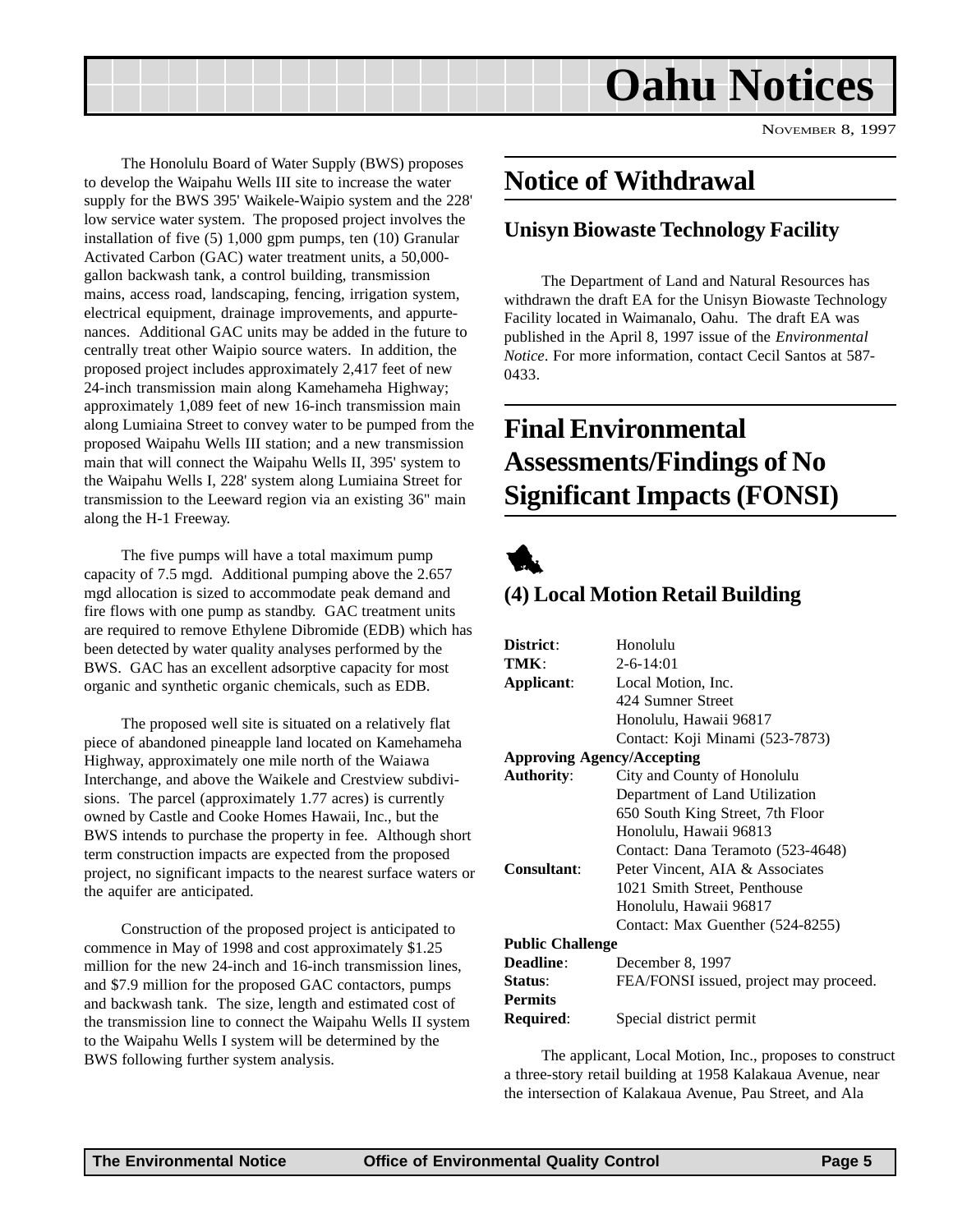# <span id="page-5-0"></span>**Oahu Notices**

NOVEMBER 8, 1997

Moana Boulevard. Seventeen on-site parking stalls are proposed along with two loading stalls. The site is currently vacant and was formerly occupied by Dollar Rent-A-Car.

The site is zoned Resort Commercial Precinct and is comprised of 18,861 square feet.

The project is estimated to cost approximately \$2 million. It is anticipated to be completed in mid-1998, with construction to start in early 1998.

# 1

#### **(5) McDonald's Restaurant**

| District:                         | Honolulu                                 |
|-----------------------------------|------------------------------------------|
| TMK:                              | $2 - 6 - 19:52$                          |
| Applicant:                        | McDonald's Restaurants of Hawaii, Inc.   |
|                                   | 711 Kapiolani Boulevard, Suite 1600      |
|                                   | Honolulu, Hawaii 96813                   |
|                                   | Contact: Sonny Leong (591-2080)          |
| <b>Approving Agency/Accepting</b> |                                          |
| <b>Authority:</b>                 | City and County of Honolulu              |
|                                   | Department of Land Utilization           |
|                                   | 650 South King Street, 7th Floor         |
|                                   | Honolulu, Hawaii 96813                   |
|                                   | Contact: Steve Tagawa (523-4817)         |
| <b>Consultant:</b>                | Analytical Planning Consultants, Inc.    |
|                                   | 84 North King Street                     |
|                                   | Honolulu, Hawaii 96817                   |
|                                   | Contact: Donald Clegg (536-5695)         |
| <b>Public Challenge</b>           |                                          |
| <b>Deadline:</b>                  | December 8, 1997                         |
| Status:                           | FEA/FONSI issued, project may proceed.   |
| <b>Permits</b>                    |                                          |
| Required:                         | Special District; Conditional Use Permit |
|                                   |                                          |

The applicant, McDonald's Restaurants of Hawaii, Inc., proposes to replace the existing vacant three-story structure at 2237 Kuhio Avenue in Waikiki, Oahu with a single-story restaurant. The project site is located within the City and County of Honolulu's Waikiki Special District (WSD) and will require the approval of a WSD permit.

The proposed restaurant would have an indoor floor area of approximately 3,927 square feet with approximately 400 square feet of outdoor seating. The 4,464 square-foot project parcel is relatively narrow (50'x 90') and would have its street frontage landscaped with Laua'e fern and Manila Palms. The applicant also seeks to obtain a Conditional Use Permit Type 1 (CUP1) for their intended provision of parking off-site.

According to the applicant, noise will not be an issue for this development insofar as no entertainment will be provided and liquor will not be served.

## **Previously Published Projects Pending Public Comments**

#### **Draft Environmental Assessments**

#### **4. H-3 Tunnel Communications Site**

| Applicant:                        | PrimeCo Personal Communications, L.P.;    |
|-----------------------------------|-------------------------------------------|
|                                   | Western PCS II, Inc.; GTE; SprintCom,     |
|                                   | Inc.; Hawaiian Wireless, Inc.; & Honolulu |
|                                   | Cellular, Inc.                            |
|                                   | 707 Richards Street                       |
|                                   | Honolulu, Hawaii 96813                    |
|                                   | Contact: Eric Schatz (366-0202)           |
| <b>Approving Agency/Accepting</b> |                                           |
| Authority:                        | Department of Transportation              |
|                                   | 869 Punchbowl Street                      |
|                                   | Honolulu, Hawaii 96813                    |
|                                   | Contact: Mike Amuro (587-2022)            |
| <b>Public Comment</b>             |                                           |
| <b>Deadline:</b>                  | November 24, 1997                         |
|                                   |                                           |

#### **1 Kapolei Civic Center, City Building 1**

| Applicant:                        | City and County of Honolulu     |  |
|-----------------------------------|---------------------------------|--|
|                                   | <b>Building Department</b>      |  |
|                                   | 650 South King Street           |  |
|                                   | Honolulu, Hawaii 96813          |  |
|                                   | Contact: Warren Sato (527-6370) |  |
| <b>Approving Agency/Accepting</b> |                                 |  |
| <b>Authority:</b>                 | Same as above.                  |  |
| <b>Public Comment</b>             |                                 |  |
| Deadline:                         | November 24, 1997               |  |
|                                   |                                 |  |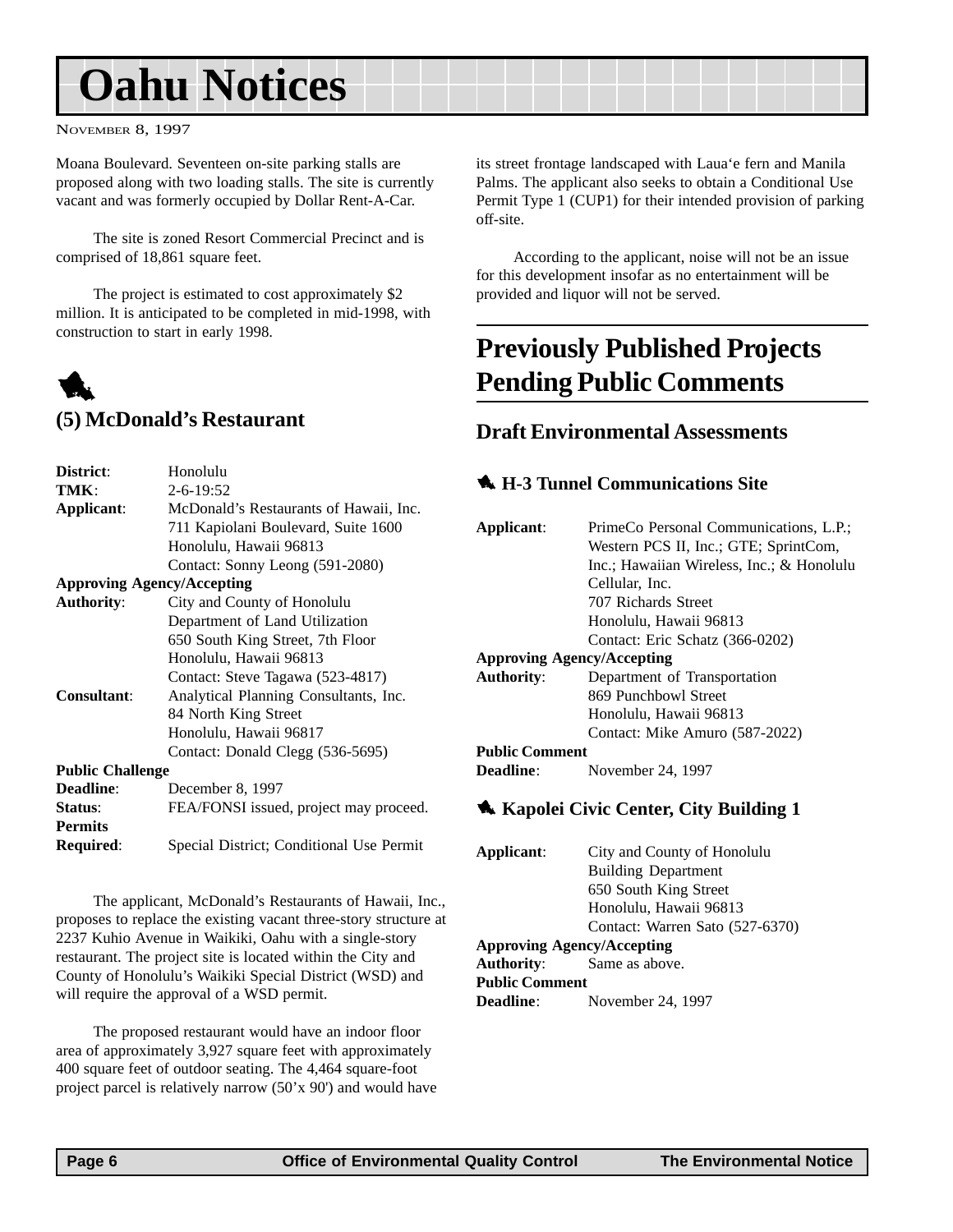# **Oahu Notices**

NOVEMBER 8, 1997

#### <span id="page-6-0"></span>1 **Waiawa Correctional Facility Improvements**

**Applicant**: Dept. of Accounting and General Services Division of Public Works P.O. Box 119 Honolulu, Hawaii 96810-0119 Contact: Eric Nishimoto (586-0468) **Approving Agency/Accepting Authority**: Same as above. **Public Comment**

**Deadline**: November 24, 1997

#### **Draft Environmental Impact Statements**

#### 1 **Voyager Submarines Hawaii Artificial Reef Installation**

| Applicant:                        | Voyager Submarines Hawaii                |
|-----------------------------------|------------------------------------------|
|                                   | 680 Iwilei Road, Suite 720               |
|                                   | Honolulu, Hawaii 96817                   |
|                                   | Contact: J.C. Merrill (532-4222)         |
| <b>Approving Agency/Accepting</b> |                                          |
| <b>Authority:</b>                 | Department of Land and Natural Resources |
|                                   | Land Division                            |
|                                   | 1151 Punchbowl Street                    |
|                                   | Honolulu, Hawaii 96813                   |
|                                   | Contact: Tom Eisen (587-0386)            |
| <b>Public Comment</b>             |                                          |
| Deadline:                         | December 8, 1997                         |

#### **Final Environmental Impact Statements**

#### **4. Oueen's Beach Golf Course (Special Management Area)**

| Applicant:        | Kaiser Aluminum & Chemical               |
|-------------------|------------------------------------------|
|                   | Corporation, c/o Kaiser Center, Inc.     |
|                   | 300 Lakeside Drive, Suite 130            |
|                   | Oakland, California 94612-3534           |
|                   | Contact: Robert Burke (510-271-6155)     |
|                   | <b>Approving Agency/Accepting</b>        |
| <b>Authority:</b> | City and County of Honolulu              |
|                   | Department of Land Utilization           |
|                   | 650 South King Street, 7th Floor         |
|                   | Honolulu, Hawaii 96813                   |
|                   | Contact: Ardis Shaw-Kim (527-5349)       |
| <b>Status:</b>    | FEIS (SMA) currently being reviewed by   |
|                   | the City and County of Honolulu, Depart- |
|                   | ment of Land Utilization.                |

#### **REQUEST FOR PROPOSAL**

The Kailua Bay Advisory Council (the Council) is soliciting proposals for consultant services to undertake a technical program which will result in a report recommending programs/ projects to improve water quality within the Kailua/Kaneohe/Waimanalo watershed areas. The scope of work shall include but is not limited to: 1) investigate and analyze research reports relating to water quality in the watershed areas; 2) assist the Council to solicit subconsultants services for the technical program; 3) prepare a technical report for Council's approval; 4) propose an appropriate public education program; 5) provide assistance to the Volunteer Water Quality Monitoring program; 6) conduct workshops and public informational meetings; and 7) prepare RFP's for design of water quality improvement projects. Consultants must demonstrate prior work experience in managing environmental projects/programs and ability to develop programs and projects. Consultant must possess skills in project management, communication and report writing and must be technically knowledgeable in some or a combination of the following: marine science, biology, hydrology/ hydraulics, soil science, watershed management, cultural heritage and other related fields. Under the assumption that no one person or firm will possess expertise in all fields which may be necessary for the program, the Council requests that subconsultants or project teams from different firms or entities not be solicited at this time and that the selection will be solely based on the strength of the prime consultant. The Council will later hire subconsultants on an as-needed basis. Letters of interest and statement of prior work experience and qualifications should be sent to:

Julie Jirikowic Center for a Sustainable Future 1680 East-West Road, POST 802 Honolulu, HI 96822 Ph: (808)956-5097

Close Date: November 24, 1997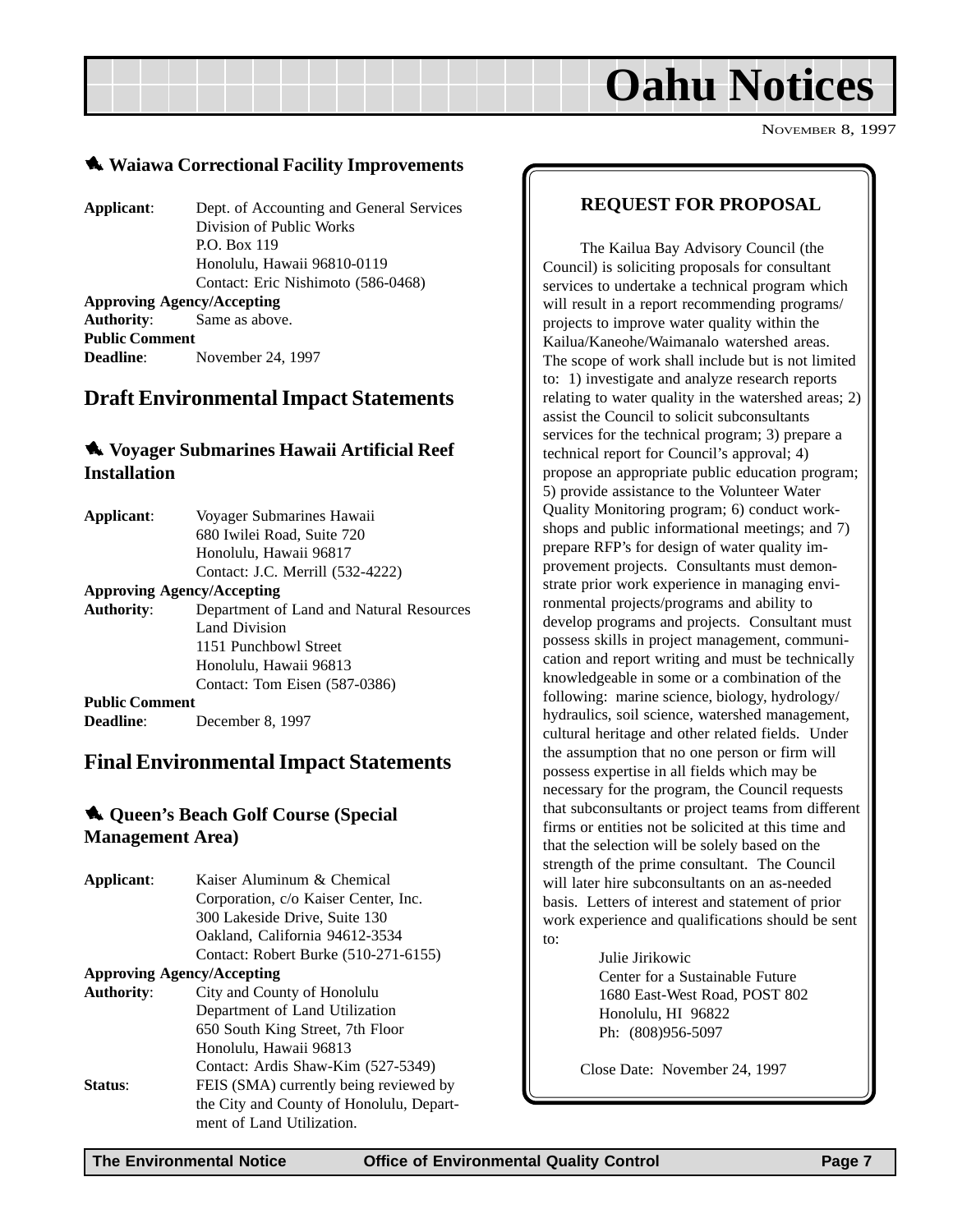# <span id="page-7-0"></span>**Maui Notices**

NOVEMBER 8, 1997

#### **Draft Environmental Assessments**  $\blacklozenge$ **(1) A.C. Partnership Construction Related Baseyard & Office Project District**: Wailuku **TMK**: 3-8-08:por. 01 **Applicant**: A.C. Partnership P.O. Box 1038 Haiku, Hawaii 96708 Contact: Nelson Armitage/Karl Calleon (877-8012) **Approving Agency/Accepting Authority**: Department of Land and Natural Resources **1 2 3**

Land Division 54 South High Street, Room 101 Wailuku, Hawaii 96793 Contact: Philip Ohta (984-8100) **Public Comment**

| <b>Deadline:</b> | December 8, 1997                              |
|------------------|-----------------------------------------------|
| <b>Status:</b>   | DEA First Notice pending public comment.      |
|                  | Address comments to the applicant with        |
|                  | copies to the approving agency or accepting   |
|                  | authority, and OEQC.                          |
| Permits          | Interim district use variance; lease of state |
| <b>Required:</b> | lands                                         |

Use of approximately 14 acres of state land for location of two construction related companies to be used for baseyard and office purposes.

The project site encompasses approximately 14 acres of state land under General Lease No. S-4197 to A&B Hawaii Inc., and is located roughly 1 mile east of Mokulele Highway, adjacent to the Hawaiian Cement plant & quarry. The applicants currently rent state-owned lands under revocable permits in Kahului near the Kahului Wastewater Treatment Facility. The DLNR wishes to relocate the companies to state-owned land in Central Maui.

 Each of the two companies propose to use the site as the baseyard for their construction related companies. Each of the two sites will contain an office building, storage and maintenance sheds, and parking areas for employees.

The project site has been previously disturbed by military activities associated with the Navy's occupation during World War II. There is no county supplied domestic water service available within the project vicinity. Domestic water needs of employees at both sites will be met through the importation of potable water. There is a potential to utilize non-potable water sources in the area for non-consumption activities. These potential sources include HC&S irrigation water or brackish wells. There is no public wastewater collection system servicing the project area. Wastewater disposal will be handled either via portable toilets or septic tank and leaching fields.



## **(2) Kahului Inter-Island Cargo Facility**

| District:        |
|------------------|
| TMK :            |
| <b>Applicant</b> |
|                  |

**District**: Wailuku **TMK**: 3-7-08 & 3-7-10 **t:** Department of Transportation, Harbors Division 79 South Nimitz Highway Honolulu, Hawaii 96813 Contact: Glenn Soma (587-2503)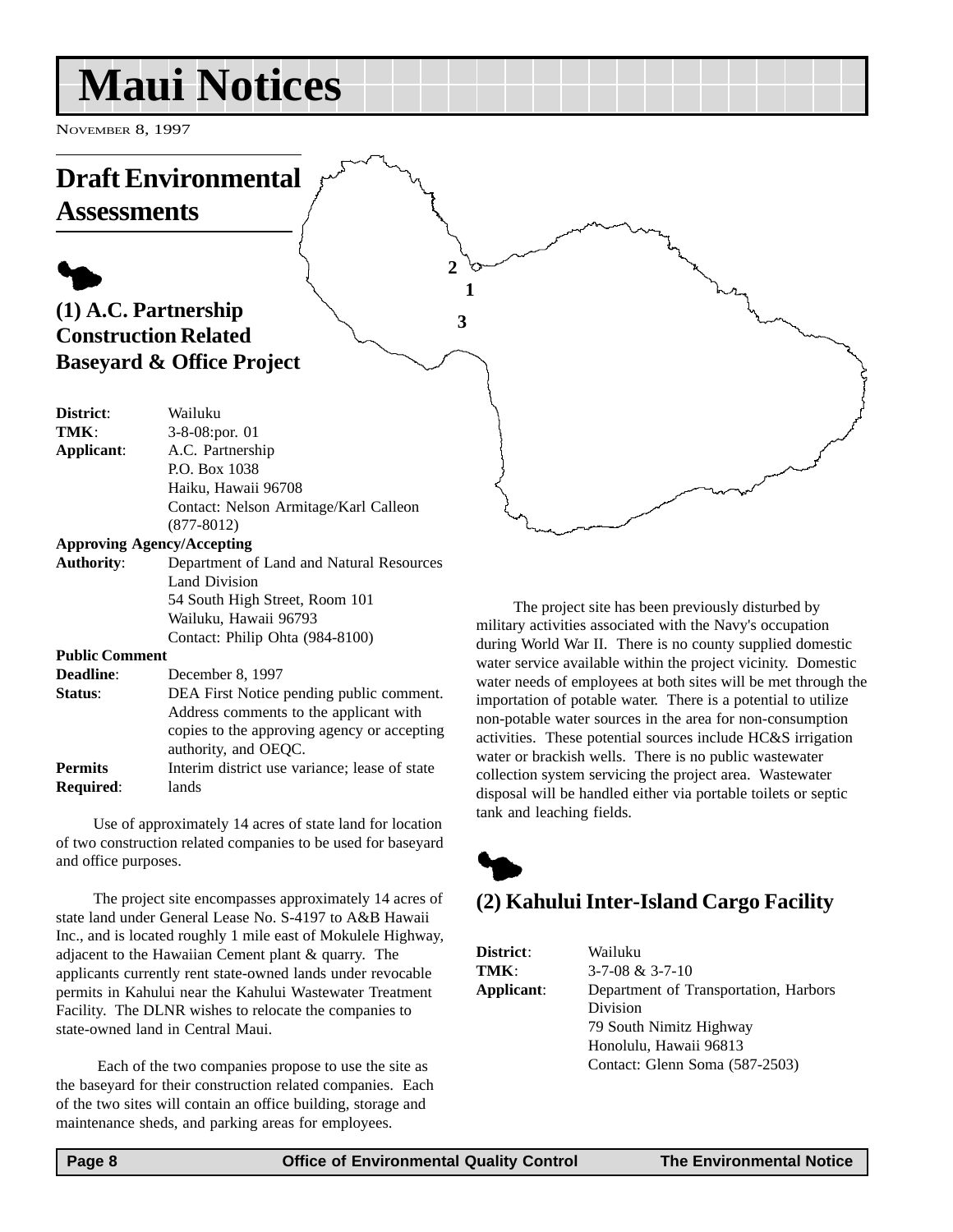<span id="page-8-0"></span>

|  |  |  |  |  |  |  |  |  |  |  |  | <b>Maui Notices</b> |  |
|--|--|--|--|--|--|--|--|--|--|--|--|---------------------|--|
|  |  |  |  |  |  |  |  |  |  |  |  |                     |  |

| <b>Approving Agency/Accepting</b> |                                          | Applicant:            | Department of Transportation      |
|-----------------------------------|------------------------------------------|-----------------------|-----------------------------------|
| <b>Authority:</b>                 | Department of Transportation, Harbors    |                       | 869 Punchbowl Street              |
|                                   | <b>Division</b>                          |                       | Honolulu, Hawaii 96813            |
|                                   | 79 South Nimitz Highway                  |                       | Contact: Robert Siarot (877-5061) |
|                                   | Honolulu, Hawaii 96813                   |                       | and                               |
|                                   | Contact: Glenn Soma (587-2503)           |                       | U.S. Department of Transportation |
| <b>Public Comment</b>             |                                          |                       | Federal Highway Administration    |
| Deadline:                         | December 8, 1997                         |                       | Box 50206                         |
| Status:                           | DEA First Notice pending public comment. |                       | 300 Ala Moana Boulevard           |
|                                   | Address comments to the applicant with   |                       | Honolulu, Hawaii 96850            |
|                                   | copies to OEQC.                          | Consultant:           | Warren Unemori Engineering, Inc.  |
| <b>Permits</b>                    |                                          |                       | 2145 Wells Street, Suite 403      |
| <b>Required:</b>                  | Army Corps of Engineers Sec. 10, NPDES   |                       | Wailuku, Hawaii 96793             |
|                                   | (Construction Dewatering)                |                       | Contact: Warren Unemori (242-44   |
|                                   |                                          | <b>Public Comment</b> |                                   |

Maui's inter-island cargo operations occupy the congested Pier 2 and 3 sections of Kahului Harbor. Breakbulk, neobulk, containerized cargo, petroleum, propane gas, sand and cement operations mingle with customers' vehicles in an inefficient and unsafe environment. The State Department of Transportation Harbors Division purchased additional acreage to help alleviate this problem, and has masterplanned the site to maximize safety and efficiency and address the projected growth in inter-island cargo volumes.

The various cargo operations were studied to derive cargo volume correlations with spatial requirements. It was concluded that the current allocations of space are deficient. Growth of cargo volumes will require reconfiguration of the entire 22-acre site. The master-planned projects include: Relocations of various operations; Clearing, grading and paving of additional lands; Modifications to existing structure(s); Pier and pavement strengthening; and Security fencing and lighting.

# **National Environmental Policy Act (NEPA)**



#### **(3) Mokulele Highway/Puunene Avenue Widening Project No. 311A-02-92 (Environmental Assessment)**

**District**: Wailuku **TMK**: 3-8-4:por. 23, 24, 27; 3-8-5:por. 2, 19-22, 27-31, 34; 3-8-6:por. 2, 3, 4, 20; 3-8-8:por. 1, 7, 8, 32; 3-8-77:por. 9

**Consultant**: Warren Unemori Engineering, Inc. Contact: Warren Unemori (242-4403) **Deadline**: December 8, 1997 The State of Hawaii, Department of Transportation (DOT), and the U.S. Department of Transportation, Federal Highway Administration (FHWA), announce the availability of an Environmental Assessment (EA) for the proposed

widening of Mokulele Highway and portions of Puunene Avenue in the Wailuku District of Maui County for review and comment pursuant to the National Environmental Policy Act of 1969 (NEPA).

The NEPA EA identifies and assesses the impacts that could result from the completion of the widening of Mokulele Highway and a portion of Puunene Avenue which is located in Central Maui between the West Maui Mountains and the slopes of Haleakala. The project area extends from the intersection of Piilani Highway/Mokulele Highway in Kihei to Puunene Avenue. The distance along the existing Piilani/ Mokulele Highway intersection to Puunene Avenue is approximately 6 miles. The formal public and agency review period for this NEPA EA has begun.

To ensure that all concerns are identified and the full range of issues related to this project are addressed, comments and suggestions are invited from all interested parties. Public and agency input will be used in evaluating the proposed Mokulele Highway and Puunene Avenue widening project. The period for comments closes on December 8, 1997. If you wish to comment, please mail or deliver any comments you may have to any of the following addresses:

Kazu Hayashida, Director State of Hawaii Department of Transportation 869 Punchbowl Street Honolulu, Hawaii 96813-5097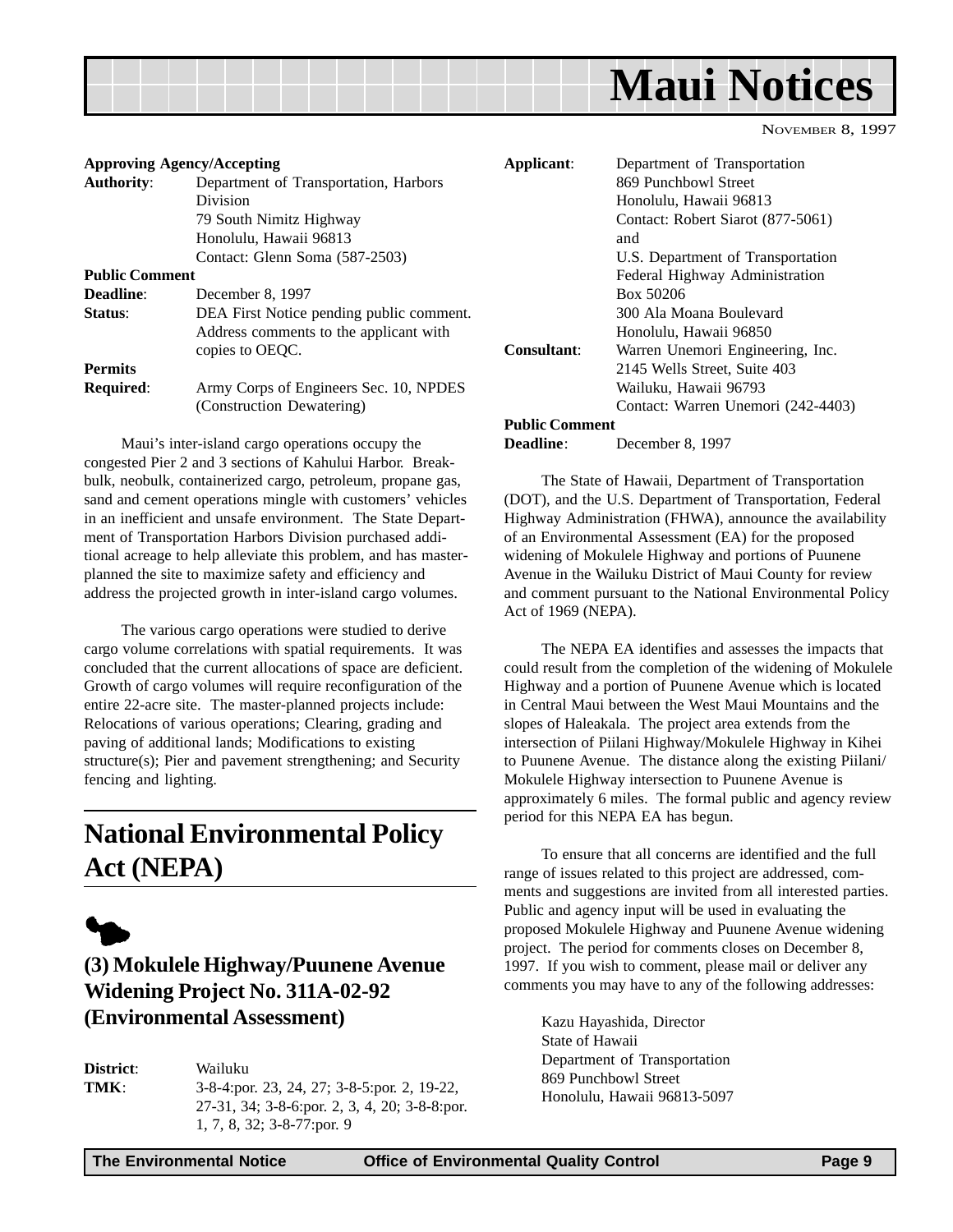# <span id="page-9-0"></span>**Maui Notices**

NOVEMBER 8, 1997

Federal Highway Administration U.S. Department of Transportation Box 50206 300 Ala Moana Boulevard Honolulu, Hawaii 96850

All written comments should be legible and include your name (individual and/or organization and return address).

Maps, drawings, and other pertinent information including written views received as a result of coordination with other governmental agencies are available for public inspection and copying at the following locations:

Department of Transportation Highways Division, Planning Branch State of Hawaii 600 Kapiolani Boulevard, Room 304 Honolulu, Hawaii

Department of Transportation Highways Division, Maui District State of Hawaii 650 Palapala Drive Kahului, Hawaii

Copies of the NEPA EA are available for public inspection at the following locations:

> U.S. Department of Transportation Federal Highway Administration Hawaii Division Room 3202 300 Ala Moana Boulevard Honolulu, Hawaii

Department of Transportation Highways Division Planning Branch State of Hawaii 600 Kapiolani Boulevard Room 304 Honolulu, Hawaii

Department of Transportation Highways Division Maui District State of Hawaii 650 Palapala Drive Kahului, Hawaii

Notice is also hereby given that the DOT held a public informational meeting on the proposed project on May 7, 1997 at 7:00 p.m. at the Kihei School Cafetorium. In addition, the State Office of Environmental Quality Control published a Finding of No Significant Impact on July 23, 1997 in accordance with Chapter 343, Hawaii Revised Statutes. Should a sufficient level of interest be demonstrated from the public in response to the NEPA EA, a public hearing may also be held on the proposed project at a day and time to be determined.

## **Previously Published Projects Pending Public Comments**

#### **Draft Environmental Assessments**

#### 3 **Brewer Homes Business/Commercial Use of Two-Acre Parcel**

| Applicant:            | C. Brewer Homes, Inc.               |
|-----------------------|-------------------------------------|
|                       | 255-A E. Waiko Road                 |
|                       | Wailuku, Hawaii 96793               |
|                       | Contact: Jim Herberg (242-6833)     |
|                       | <b>Approving Agency/Accepting</b>   |
| Authority:            | County of Maui, Planning Department |
|                       | 250 South High Street               |
|                       | Wailuku, Hawaii 96793               |
|                       | Contact: Clayton Yoshida (243-7735) |
| <b>Public Comment</b> |                                     |
| <b>Deadline:</b>      | November 24, 1997                   |

#### 3 **Kuihelani Highway Widening**

**Applicant**: Department of Transportation, Highways Division 600 Kapiolani Boulevard, Room 304 Honolulu, Hawaii 96813 Contact: Kenneth Au (587-1843) **Approving Agency/Accepting Authority**: Same as above. **Public Comment Deadline**: November 24, 1997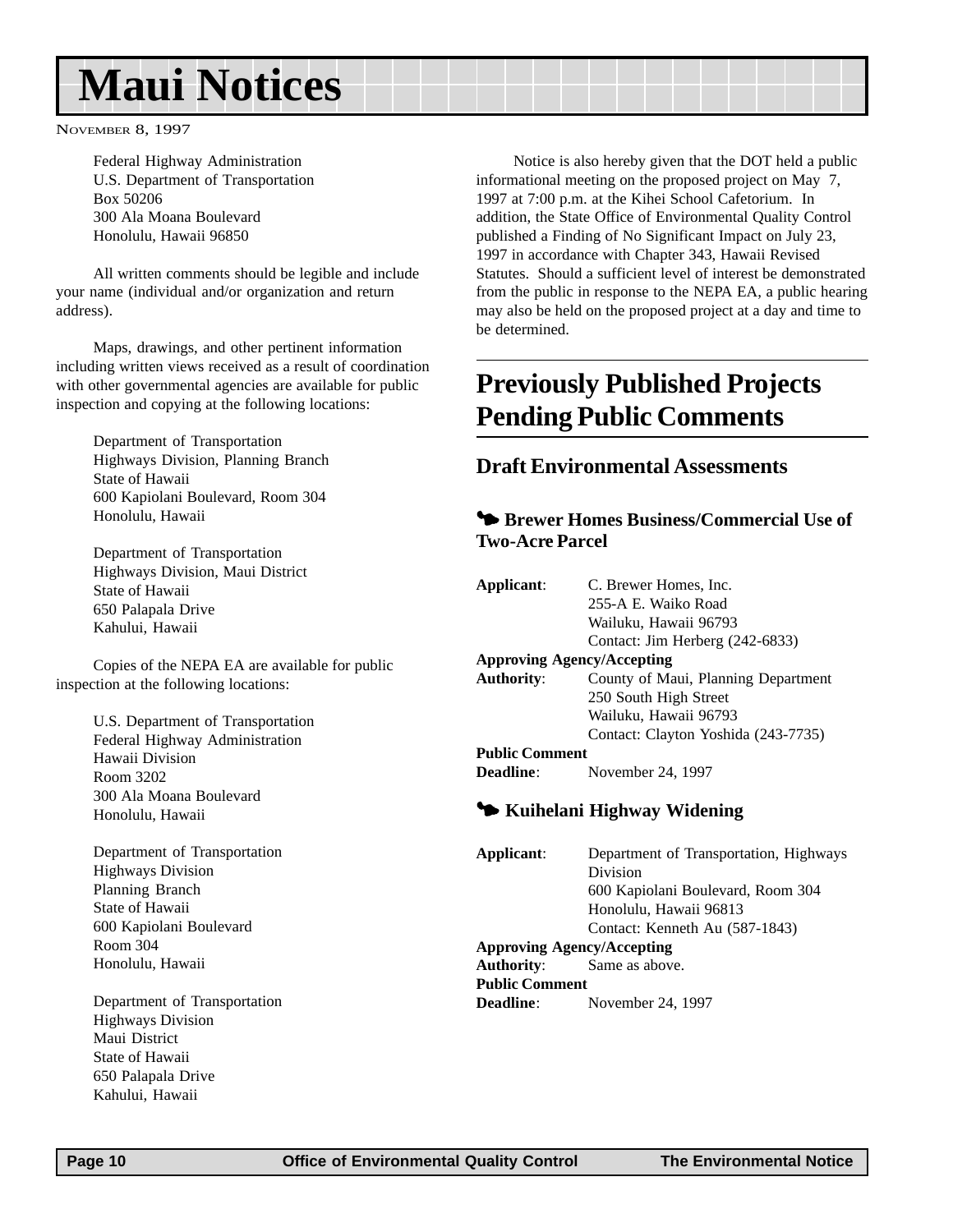<span id="page-10-0"></span>

#### **Final Environmental Impact Statements**

#### 3 **Kahului Airport Improvements**

**Applicant**: Department of Transportation, Airports Division Honolulu International Airport 400 Rodgers Boulevard, Suite 700 Honolulu, Hawaii 96819-1880 Contact: Jerry Matsuda (838-8600)

#### **Approving Agency/Accepting**

| <b>Authority:</b> | Governor, State of Hawaii                   |
|-------------------|---------------------------------------------|
|                   | c/o Office of Environmental Quality Control |
|                   | 235 South Beretania Street, Suite 702       |
|                   | Honolulu, Hawaii 96813                      |
|                   | and                                         |
|                   | Federal Aviation Administration (FAA)       |
|                   | 800 Independence Avenue, SW                 |
|                   | Washington, D.C. 20591                      |
|                   | Contact: FAA Assistant Administrator        |
|                   | $(202 - 267 - 8938)$                        |
| Status:           | FEIS currently being reviewed by the Office |
|                   | of Environmental Quality Control.           |

# **Lanai Notices**

## **National Environmental Policy Act (NEPA)**

# $\bullet$

#### **(1) Lanai Airport Instrument Landing System and MALSR (Draft Environmental Assessment)**

The Federal Aviation Administration (FAA) is proposing to construct an Instrument Landing System (ILS) and Medium-Intensity Approach Lighting System with Runway Alignment Indicator Lights (MALSR) at the Lanai Airport in Lanai City, Hawaii.

Please forward any comments in writing to:

Edward Duarte Lead Project Engineer, ANI-952.21 P.O. Box 92007 WWPC Los Angeles, California 90009 Fax: (310) 536-8561

Please provide your comments **no later than November 18, 1997.**

# **1**

# **Previously Published Projects Pending Public Comments**

#### **Draft Environmental Assessments**

#### 4 **Lanai Elderly Housing Congregate Facility**

**Applicant**: County of Maui, CDBG Office 200 South High Street Wailuku, Hawaii 96793 Contact: Lee Dodson (243-7213) **Approving Agency/Accepting Authority**: Same as above. **Public Comment Deadline**: November 24, 1997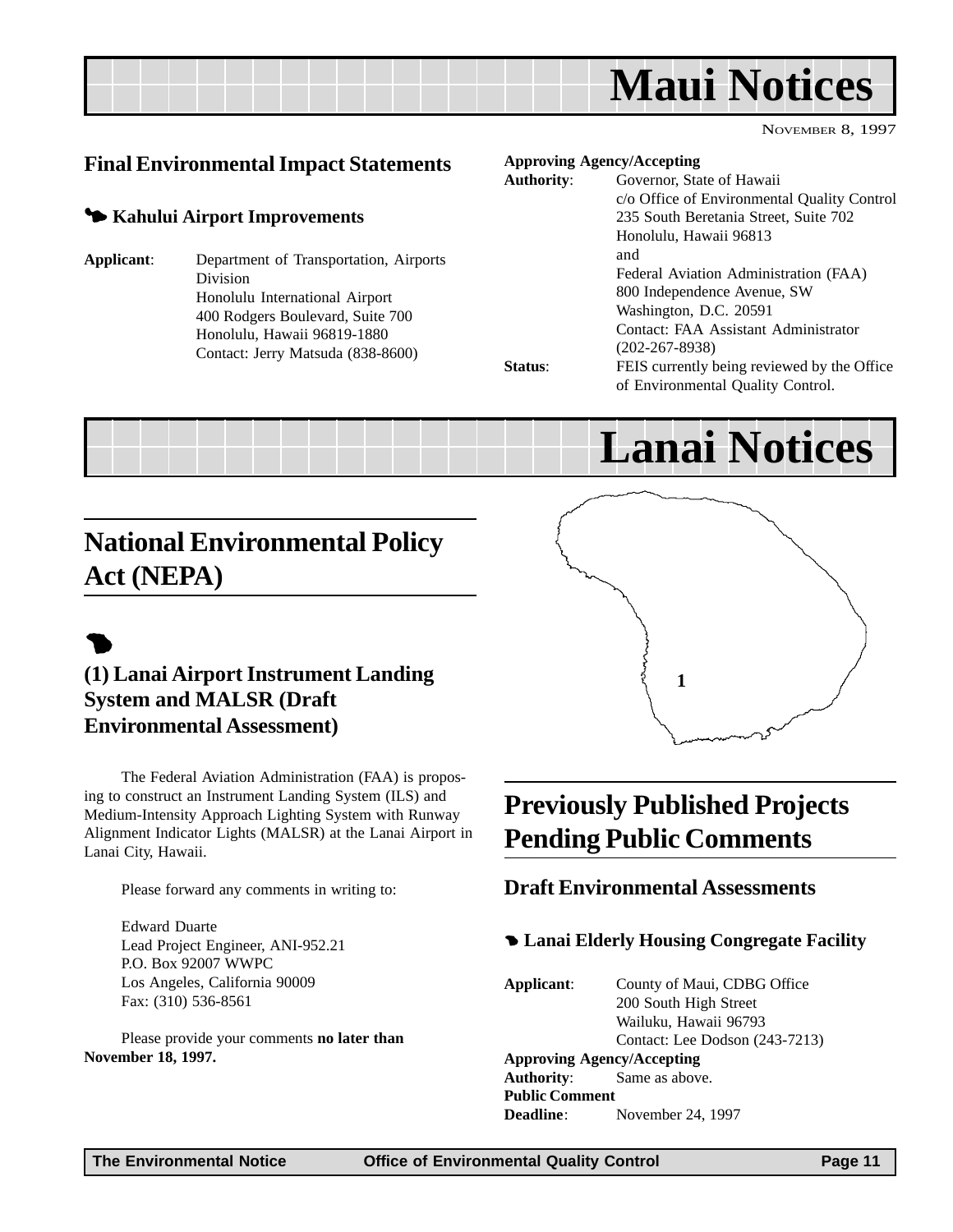# <span id="page-11-0"></span>**Hawaii Notices**

NOVEMBER 8, 1997

## **Draft Environmental Assessments**



| District:             | South Hilo                                                                                                      |  |  |  |  |  |  |
|-----------------------|-----------------------------------------------------------------------------------------------------------------|--|--|--|--|--|--|
| TMK:                  | 2-4-001:por. 7                                                                                                  |  |  |  |  |  |  |
| Applicant:            | University of Hawaii                                                                                            |  |  |  |  |  |  |
|                       | Institute for Astronomy                                                                                         |  |  |  |  |  |  |
|                       | 2680 Woodlawn Drive                                                                                             |  |  |  |  |  |  |
|                       | Honolulu, Hawaii 96822                                                                                          |  |  |  |  |  |  |
|                       | Contact: Dr. Robert McLaren (956-8768)                                                                          |  |  |  |  |  |  |
|                       | <b>Approving Agency/Accepting</b>                                                                               |  |  |  |  |  |  |
| <b>Authority:</b>     | University of Hawaii at Hilo                                                                                    |  |  |  |  |  |  |
|                       | Administrative Affairs                                                                                          |  |  |  |  |  |  |
|                       | 200 West Kawili Street                                                                                          |  |  |  |  |  |  |
|                       | Hilo, Hawaii 96720                                                                                              |  |  |  |  |  |  |
|                       | Contact: Mr. Lo-Li Chih (974-7595)                                                                              |  |  |  |  |  |  |
| <b>Consultant:</b>    | Sidney Fuke (969-1522)                                                                                          |  |  |  |  |  |  |
|                       | 100 Pauahi Street, Suite 212                                                                                    |  |  |  |  |  |  |
|                       | Hilo, Hawaii 96720                                                                                              |  |  |  |  |  |  |
| <b>Public Comment</b> |                                                                                                                 |  |  |  |  |  |  |
| <b>Deadline:</b>      | December 8, 1997                                                                                                |  |  |  |  |  |  |
| Status:               | DEA First Notice pending public comment.                                                                        |  |  |  |  |  |  |
|                       | the contract of the contract of the contract of the contract of the contract of the contract of the contract of |  |  |  |  |  |  |

Address comments to the applicant with copies to the approving agency or accepting authority, the consultant and OEQC. **Permits**

**Required**: Plan approval; building; grading; NPDES

The University of Hawaii Institute for Astronomy (IfA) is proposing to construct an astronomy base facility and related improvements in Hilo, Hawaii. Although the existing facility at the UH Manoa campus would still be retained, over the next ten years, as much as 70 percent of the functions would be transferred to the new facility. When completed, the new facility would support the operation facilities for the UH telescopes on the summit of Mauna Kea, including the research and maintenance of the telescopes. It would also provide technical and other support staff for summit activities.

The proposed site is "ceded" land. It is an 8.5 acre area within the Research and Technology Park of the University of Hawaii at Hilo (UHH). This area is located immediately east

or makai of Komohana Street, above of the UHH campus. There are several other sea-level facilities that support astronomy and telescope activities adjacent or in the vicinity of the proposed facility.

**1**

**3**

**2**

The proposed 35-foot high, split-level building would have about  $36,900<sub>±</sub>$  square feet of floor area. The lower level would consist of about 15,400 square feet, while the upper level would have about 21,500 square feet. The facility would have office space, research labs, library, meeting rooms, and the like. There would be 85 standard and 4 handicapped stalls.

Another 40,000 square foot addition is planned for the future.

Based on previous OEQC reviews of approved facilities within the University Park, no significant long-term impacts on the subject site or adjacent areas, flora and fauna, government services, historical and visual resources, and air and water quality are expected with the proposed use, and a Finding of No Significant Impact (FONSI) could be issued.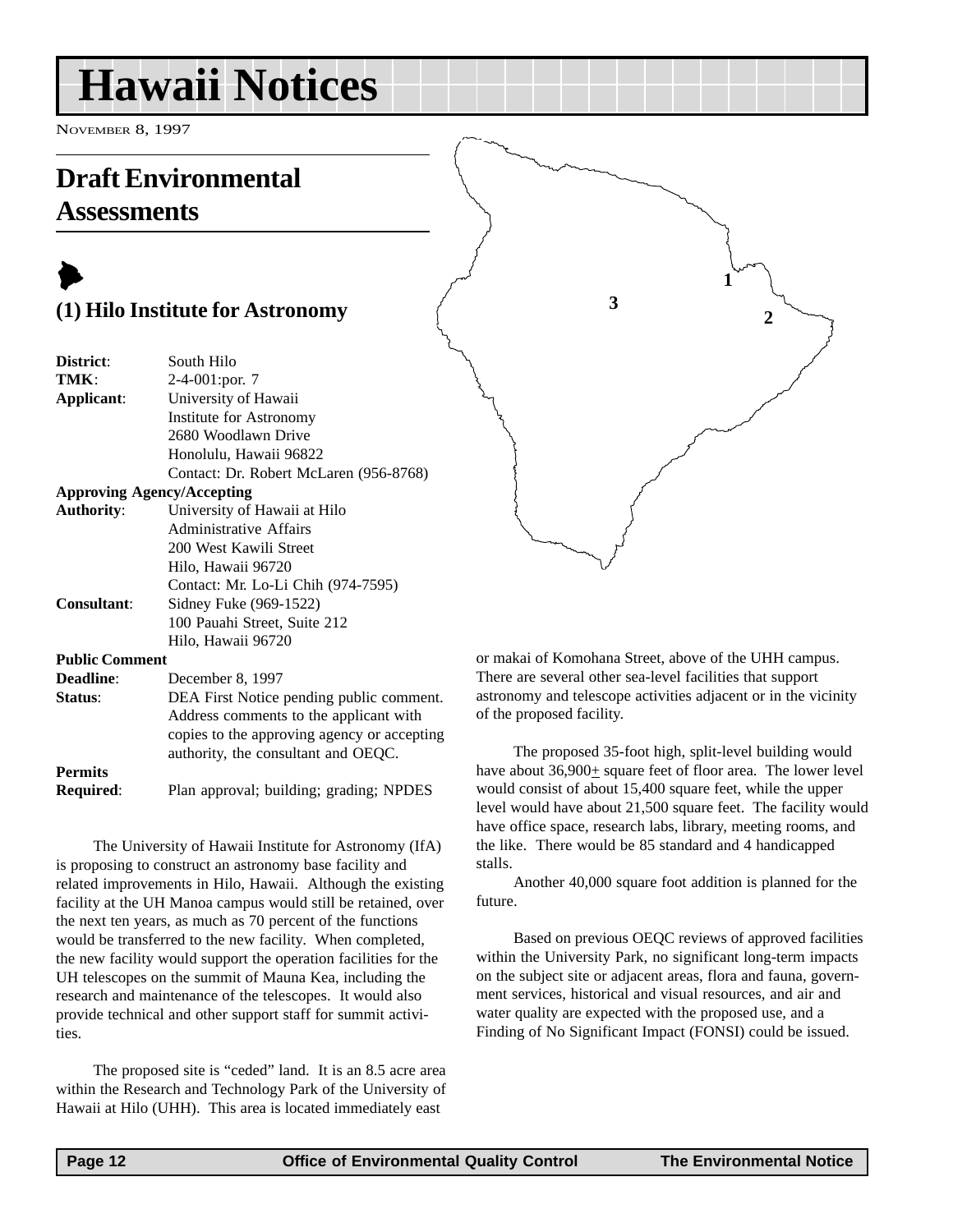# **Hawaii Notices**

NOVEMBER 8, 1997

# <span id="page-12-0"></span>**Final Environmental Assessments/Findings of No Significant Impacts (FONSI)**

# $\blacktriangleright$

#### **(2) Keaau-Pahoa 12-Inch Waterline Extension**

| District:                         | Puna                                   |
|-----------------------------------|----------------------------------------|
| TMK:                              | 1-(various sections and plats)         |
| Applicant:                        | County of Hawaii                       |
|                                   | Department of Water Supply             |
|                                   | 25 Aupuni Street                       |
|                                   | Hilo, Hawaii 96720                     |
|                                   | Contact: Keith Okamoto (961-8660)      |
| <b>Approving Agency/Accepting</b> |                                        |
| <b>Authority:</b>                 | County of Hawaii                       |
|                                   | Department of Water Supply             |
|                                   | 25 Aupuni Street                       |
|                                   | Hilo, Hawaii 96720                     |
|                                   | Contact: Keith Okamoto (961-8660)      |
| <b>Consultant:</b>                | Ron Terry, Ph.D. (982-5831)            |
|                                   | <b>HCR 9575</b>                        |
|                                   | Keaau, Hawaii 96749                    |
| <b>Public Challenge</b>           |                                        |
| Deadline:                         | December 8, 1997                       |
| Status:                           | FEA/FONSI issued, project may proceed. |
| <b>Permits</b>                    |                                        |
| Required:                         | NPDES, construction noise permits      |
|                                   |                                        |

The Hawaii County Department of Water Supply (DWS) plans to install a 12-inch waterline to connect the Keaau and Pahoa water systems. The connection would extend 17,750 feet between Paradise Drive in Hawaiian Paradise Park to the Keonepoko Nui Tank and Pump Station. This connection would provide system back-up and thus increase reliability and simplify maintenance on components of both systems. It would also provide water service along the only section of the 11 mile frontage of Highway 130 between Keaau and Pahoa currently lacking service. The Department of Hawaiian Home Lands (DHHL) has built a portion of this waterline (6,350 feet) as part of their Makuu Agricultural and Farm Lots subdivision.

Landclearing and construction activities will produce short-term minor impacts to noise, air quality, traffic, access and scenery, all of which are mitigable through standard practices or permit conditions. The DWS has consulted and will continue to consult with the State Historic Preservation Division and private groups to ensure proper treatment in case any historic sites, artifacts, burials or caves associated with lava tubes are discovered.

## **Draft Environmental Impact Statements**



#### **(3) Saddle Road Improvement**

| District:                         | Hilo                                        |
|-----------------------------------|---------------------------------------------|
| TMK:                              | Various                                     |
| Applicant:                        | Hawaii Department of Transportation         |
|                                   | <b>Highways Division</b>                    |
|                                   | 600 Kapiolani Boulevard, Room 304           |
|                                   | Honolulu, Hawaii 96813                      |
|                                   | Contact: Kenneth Au (587-1843)              |
|                                   | and                                         |
|                                   | U.S. Department of Transportation           |
|                                   | Federal Highways Administration             |
|                                   | 555 Zang Street                             |
|                                   | Lakewood, CO 80228                          |
|                                   | Contact: Bert McCauley (303-969-5924)       |
| <b>Approving Agency/Accepting</b> |                                             |
| <b>Authority:</b>                 | Governor, State of Hawaii                   |
|                                   | c/o Office of Environmental Quality Control |
|                                   | 235 South Beretania Street, Suite 702       |
|                                   | Honolulu, Hawaii 96813                      |
| Consultant:                       | Okahara & Associates                        |
|                                   | 200 Kohola Street                           |
|                                   | Hilo, Hawaii 96720                          |
|                                   | Contact: Donald Okahara (961-5527)          |
| <b>Public Comment</b>             |                                             |
| Deadline:                         | December 23, 1997                           |
| Status:                           | DEIS First Notice pending public comment.   |
|                                   | Address comments to the applicant with      |
|                                   | copies to the consultant and OEQC.          |
| <b>Permits</b>                    | Corps of Engineers, water quality certifi-  |
| <b>Required:</b>                  | cation, CDUA, SCAP, NPDES permits           |

The project proposes to improve Saddle Road (SR 200) between the Mamalahoa Highway (SR 190) and Mile Post 6 near Hilo, Hawaii. Twelve action alternatives under consider-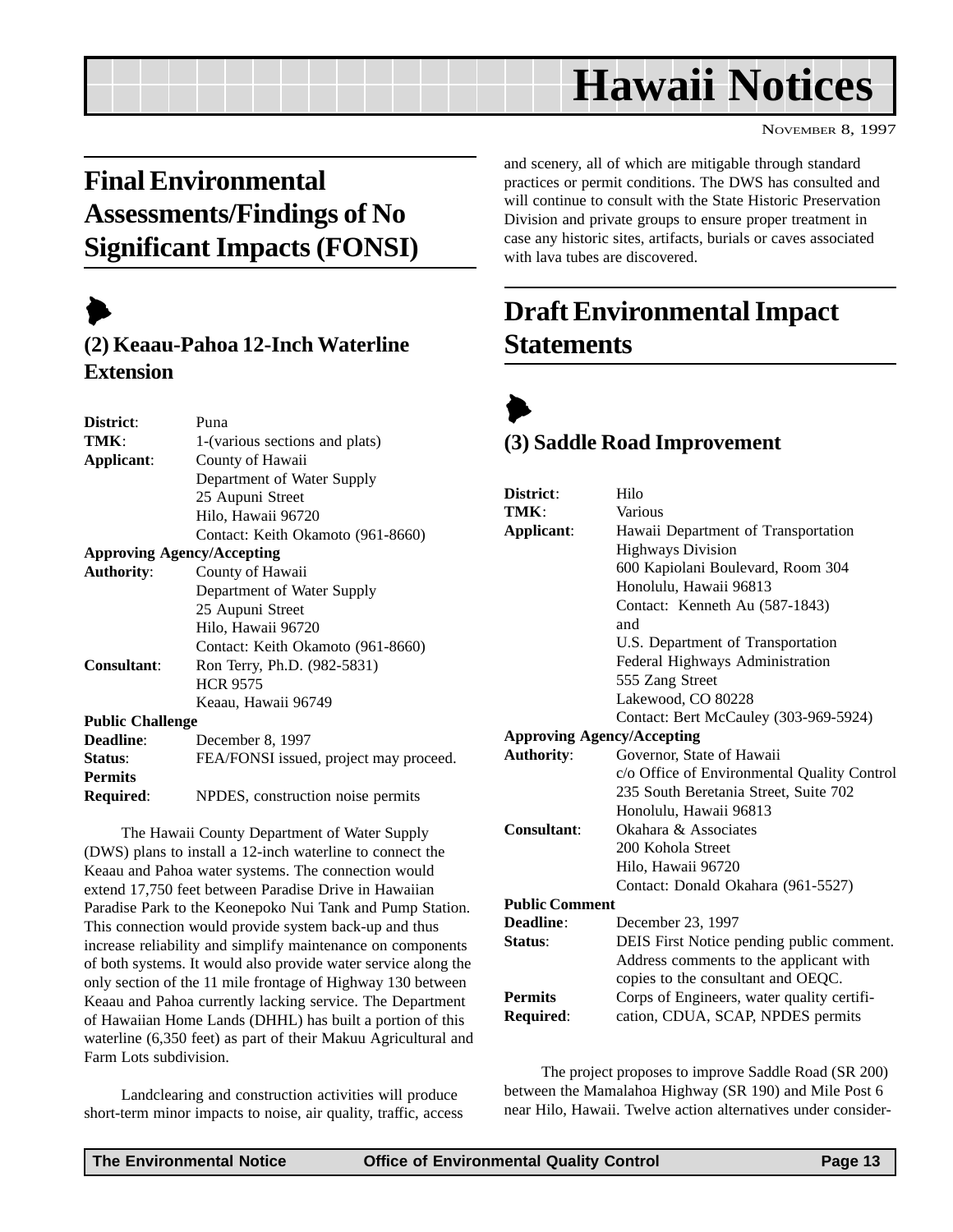# <span id="page-13-0"></span>**Hawaii Notices**

NOVEMBER 8, 1997

ation incorporate use of the existing alignment and potential new alignments. The action alternatives reconstruct the existing substandard two-lane roadway to a two-lane roadway with shoulders to adequately handle an anticipated year 2014 average daily traffic volume of 14,000 vehicles per day at a design speed of 80 to 100 kilometers per hour. The existing Saddle Road is a narrow two-lane road with steep grades, sharp curves, and poor pavement with no shoulders and passes through key training areas of the U.S. Department of the Army's Pohakuloa Training Area (PTA), creating conflict between motorists and military training units. The proposed project will improve pavement condition, increase safety and capacity, improve quality of traffic flow, decrease cross-island travel times, and stimulate economic growth and development. Some alternatives will realign road within the PTA to minimize conflicts between military and public uses. Substantive issues include protected species of flora and fauna, Critical Habitat for the Endangered Palila, wetlands and biological habitats of importance, archaeological resources, fire hazards, potential residential displacements, and traffic noise.

## **Previously Published Projects Pending Public Comments**

#### **Draft Environmental Assessments**

- 6 **Dungate Single Family Residence**
- **Applicant**: Peter C. and Harold V. Dungate c/o Steven Lim, Attorney at Law P.O. Box 686 Hilo, Hawaii 96720
- Contact: Steven Lim (935-6644) **Approving Agency/Accepting Authority**: Department of Land and Natural Resources Land Division P.O. Box 621 Honolulu, Hawaii 96809 Contact: Lauren Tanaka (587-0385)

#### **Public Comment**

**Deadline**: November 24, 1997

#### **Final Environmental Impact Statements**

#### 6 **University of Hawaii at Hilo, University Park**

| Applicant:                        | Department of Accounting and General        |  |  |  |  |
|-----------------------------------|---------------------------------------------|--|--|--|--|
|                                   | <b>Services</b>                             |  |  |  |  |
|                                   | 1151 Punchbowl Street, Room 427             |  |  |  |  |
|                                   | Honolulu, Hawaii 96813                      |  |  |  |  |
|                                   | Contact: Gina Ichiyama (586-0474)           |  |  |  |  |
| <b>Approving Agency/Accepting</b> |                                             |  |  |  |  |
| <b>Authority:</b>                 | Governor, State of Hawaii                   |  |  |  |  |
|                                   | c/o Office of Environmental Quality Control |  |  |  |  |
|                                   | 235 South Beretania Street, Suite 702       |  |  |  |  |
|                                   | Honolulu, Hawaii 96813                      |  |  |  |  |
| Status:                           | FEIS currently being reviewed by the Office |  |  |  |  |
|                                   | of Environmental Quality Control.           |  |  |  |  |

#### 6 **Waimea-Paauilo Watershed**

| Applicant:        | Department of Agriculture                   |
|-------------------|---------------------------------------------|
|                   | P.O. Box 22159                              |
|                   | Honolulu, Hawaii 96823-2159                 |
|                   | Contact: Paul Matsuo (973-9473)             |
|                   | <b>Approving Agency/Accepting</b>           |
| <b>Authority:</b> | Governor, State of Hawaii                   |
|                   | c/o Office of Environmental Quality Control |
|                   | 235 South Beretania Street, Suite 702       |
|                   | Honolulu, Hawaii 96813                      |
| <b>Status:</b>    | FEIS currently being reviewed by the Office |
|                   | of Environmental Quality Control.           |
|                   |                                             |

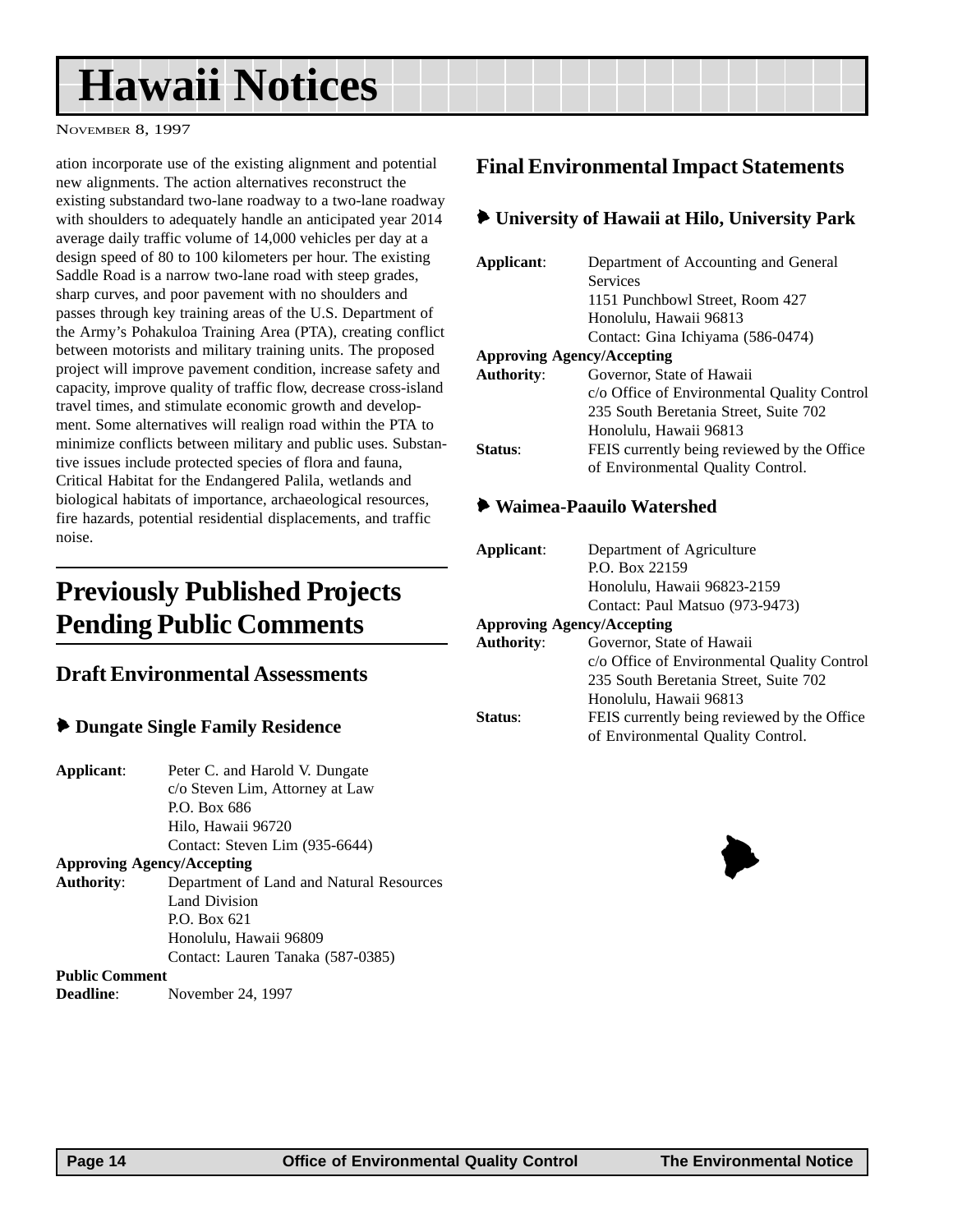# **Kauai Notices**

NOVEMBER 8, 1997

## <span id="page-14-0"></span>**Draft Environmental Assessments**

## $\bullet$ **(1) Koloa-Poipu 1.5 Million Gallon Reservoir**

| District:                         | Koloa                                    |
|-----------------------------------|------------------------------------------|
| TMK:                              | $2 - 9 - 01$                             |
| Applicant:                        | County of Kauai                          |
|                                   | Department of Water                      |
|                                   | 4398 Pua Loke Street                     |
|                                   | Lihue, Hawaii 96766                      |
|                                   | Contact: Ernest Lau (245-5408)           |
| <b>Approving Agency/Accepting</b> |                                          |
| <b>Authority:</b>                 | County of Kauai                          |
|                                   | Department of Water                      |
|                                   | 4398 Pua Loke Street                     |
|                                   | Lihue, Hawaii 96766                      |
|                                   | Contact: Ernest Lau (245-5408)           |
| <b>Consultant:</b>                | GMP Associates, Inc.                     |
|                                   | 841 Bishop Street, Suite 1501            |
|                                   | Honolulu, Hawaii 96813                   |
|                                   | Contact: Tom Camarillo (521-4711)        |
| <b>Public Comment</b>             |                                          |
| <b>Deadline:</b>                  | December 8, 1997                         |
| Status:                           | DEA First Notice pending public comment. |
|                                   | Address comments to the applicant with   |
|                                   | copies to the consultant and OEQC.       |
| <b>Permits</b>                    |                                          |
| Required:                         | Grading permit                           |

The Department of Water, County of Kauai, is proposing to construct a second 1.5 million gallon reservoir adjacent to its existing 1.5 million gallon reservoir on the Puuhi cinder cone in Poipu, Kauai, Hawaii.

The construction of the existing 1.5 million gallon reservoir by the State included an Environmental Impact Statement, "Pump, Controls, Pipeline and Storage Tank, Koloa-Poipu, Kauai," which was prepared for the State of Hawaii, Department of Land and Natural Resources, Division of Water and Land Development, by Sam O. Hirota, Inc., in August, 1978.

In the above-mentioned EIS, it included a discussion on the probability of constructing another water storage tank in the future at the same project site.

**1**

Presently, the existing consumption for the Poipu area exceeds the available Poipu Water System storage facilities capacity; thus necessitating the construction of this new 1.5 million gallon storage tank.

The proposed project consists of a 1.5 million gallon potable water reservoir of reinforced concrete construction to alleviate the deficit capacities in the Poipu Water System storage facilities created by current water demands in the area and to upgrade water service to residents of the Koloa-Poipu area.

The reservoir will be approximately 120 feet in diameter by 23 feet in height. Related work includes site preparation and grading, drainage ditches, erosion control, tank water level controls and telemetry, construction of a 15-foot wide asphalt cement pavement perimeter road around the reservoir, installation of chainlink security fencing, installation of approximately 65 linear feet of l6-inch diameter ductile iron influent line connecting the reservoir to the existing water system adjacent to the site and installation of effluent and washout lines. The washout line, drainline and ditches will discharge into the existing onsite drainage system.

**2**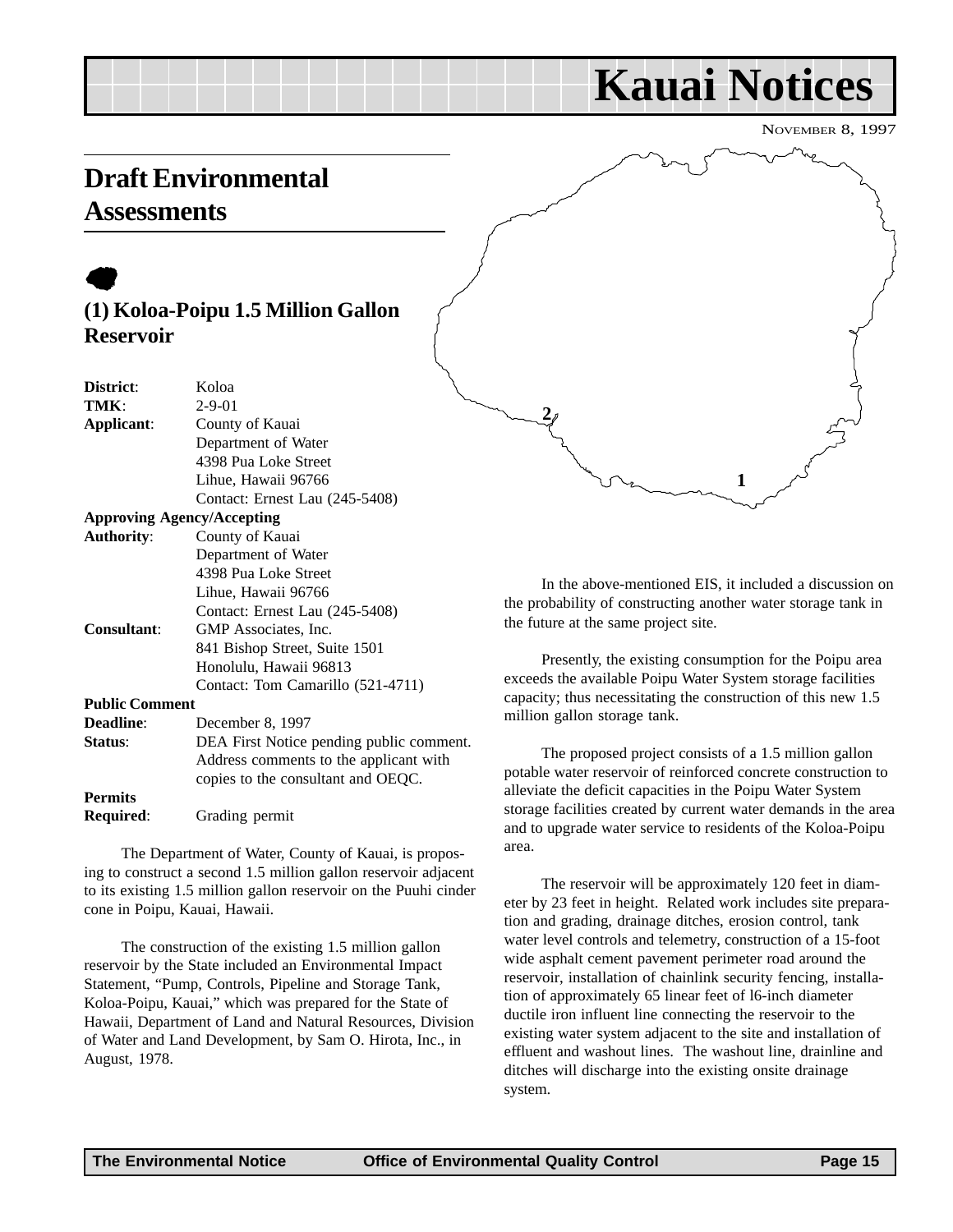# <span id="page-15-0"></span>**Kauai Notices**

NOVEMBER 8, 1997

## $\bullet$ **(2) Waimea Visitor and Techno Center**

| District:             | Waimea                                      |  |  |
|-----------------------|---------------------------------------------|--|--|
| TMK:                  | 1-6-08:por. 06                              |  |  |
| Applicant:            | Kauai Economic Development Board            |  |  |
|                       | 4334 Rice Street, Suite 204-B               |  |  |
|                       | Lihue, Hawaii 96766                         |  |  |
|                       | Contact: John Isobe (245-6692)              |  |  |
|                       | <b>Approving Agency/Accepting</b>           |  |  |
| <b>Authority:</b>     | County of Kauai                             |  |  |
|                       | Office of Economic Development              |  |  |
|                       | 4280 Rice Street, Suite A                   |  |  |
|                       | Lihue, Hawaii 96766                         |  |  |
|                       | Contact: Gerald Dela Cruz (241-6390)        |  |  |
| <b>Consultant:</b>    | Group 70 International, Inc.                |  |  |
|                       | 925 Bethel Street, 5th Floor                |  |  |
|                       | Honolulu, Hawaii 96813                      |  |  |
|                       | Contact: Mary O'Leary (523-5866)            |  |  |
| <b>Public Comment</b> |                                             |  |  |
| <b>Deadline:</b>      | December 8, 1997                            |  |  |
| Status:               | DEA First Notice pending public comment.    |  |  |
|                       | Address comments to the applicant with      |  |  |
|                       | copies to the approving agency or accepting |  |  |
|                       | authority, the consultant and OEQC.         |  |  |
| <b>Permits</b>        |                                             |  |  |
| <b>Required:</b>      | County Class IV zoning; building            |  |  |

The Kauai Economic Development Board (KEDB) proposes to develop a Waimea Visitor and Techno Center in an effort to stimulate the economy of West Kauai and Waimea. The 7,500 square foot single-story multi-purpose facility would serve as a regional orientation center for tourists and as a high technology office center. The project site is an approximately one acre portion of a 10 acre block, known as "Field 14" of the former Waimea Sugar Mill Company, located on the west edge of Waimea at the corner of Kaumualii Highway and Waimea Canyon Drive. The lot is owned by the Kikiaola Land Company which has agreed to lease the project site to the County of Kauai for fifty-five years with lease rent of one dollar per year for the first thirty years.

The project is funded by the U.S. Department of Commerce Economic Development Administration (EDA) grant which is being administered by the County of Kauai Office of Economic Development and sub-granted to the Kauai Economic Development Board, a private non-profit

organization. The Waimea Visitor and Techno Center will serve as a catalyst for economic development and promotion of the West Kauai region's unique natural and technological resources.

## **Previously Published Projects Pending Public Comments**

#### **Draft Environmental Assessments**

#### 7 **Ceatech Hawaii Marine Shrimp Farm**

| Applicant:                           | CEATECH USA                            |  |  |  |
|--------------------------------------|----------------------------------------|--|--|--|
|                                      | 7 Waterfront Plaza, #400               |  |  |  |
|                                      | 500 Ala Moana Boulevard                |  |  |  |
|                                      | Honolulu, Hawaii 96813                 |  |  |  |
|                                      | Contact: Paul Bienfang (521-1801)      |  |  |  |
| <b>Approving Agency/Accepting</b>    |                                        |  |  |  |
| County of Kauai<br><b>Authority:</b> |                                        |  |  |  |
|                                      | Department of Land & Natural Resources |  |  |  |
|                                      | Kauai District Land Office             |  |  |  |
|                                      | 3060 Eiwa Street, Room 306             |  |  |  |
|                                      | Lihue, Hawaii 96766                    |  |  |  |
|                                      | Contact: Michael Laureta (274-3491)    |  |  |  |
| <b>Public Comment</b>                |                                        |  |  |  |

#### **Public Comment**

**Deadline**: November 24, 1997

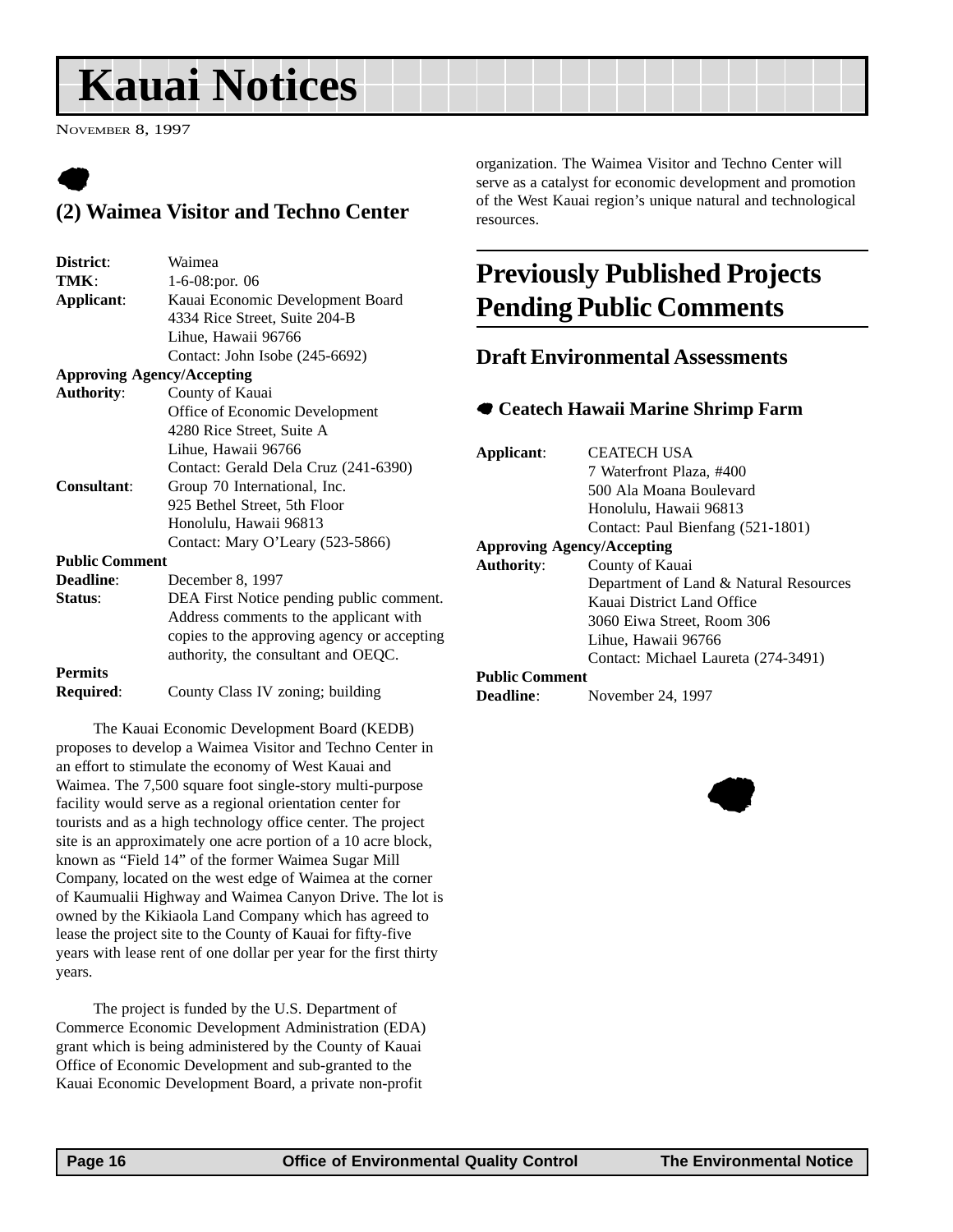|  | <b>Shoreline Notices</b> |
|--|--------------------------|
|  |                          |

#### **Shoreline Certification Applications**

Pursuant to §13-222-12, HAR the following shoreline certification applications are available for inspection at the DLNR District Land Offices on Kauai, Hawaii and Maui and at Room 220, 1151 Punchbowl St., Honolulu, Oahu (Tel: 587-0414). All comments shall be submitted in writing to the State Land Surveyor, 1151 Punchbowl Street, Room 210, Honolulu, HI 96813 and postmarked no later than fifteen (15) calendar days from the date of the public notice of the application.

|             |                  | <b>Dreline Certification Applications</b>                                                                                                                                                                                                                                                                                                                                                                                                                                                 |                                                                   | NOVEMBER 8, 19          |
|-------------|------------------|-------------------------------------------------------------------------------------------------------------------------------------------------------------------------------------------------------------------------------------------------------------------------------------------------------------------------------------------------------------------------------------------------------------------------------------------------------------------------------------------|-------------------------------------------------------------------|-------------------------|
|             |                  | Pursuant to §13-222-12, HAR the following shoreline certification applications are available for inspection at the DLNI<br>rict Land Offices on Kauai, Hawaii and Maui and at Room 220, 1151 Punchbowl St., Honolulu, Oahu (Tel: 587-0414). A<br>a September 210, Honolulu, HI 96813 in writing to the State Land Surveyor, 1151 Punchbowl Street, Room 210, Honolulu, HI 96813<br>marked no later than fifteen (15) calendar days from the date of the public notice of the application. |                                                                   |                         |
| Case<br>No. | Date<br>Received | Location                                                                                                                                                                                                                                                                                                                                                                                                                                                                                  | Applicant                                                         | Tax Map<br>Key          |
| $OA - 088$  | 10/21/97         | Lots 1-B, 2-A, 2-B and 3 of Ld Ct App<br>739, Kaluahole, Waikiki, Honolulu,<br>Oahu (3101 Diamond Head Road)                                                                                                                                                                                                                                                                                                                                                                              | H. Au & Associates, Inc. for<br>Uemoto International Corp.        | $3 - 1 - 36 : 8 &$<br>9 |
| $KA-126$    | 10/14/97         | Lot 5A, "Haena Beach Place"<br>Condominium, Wainiha, Halelea, Kauai<br>(5-7452 B Kuhio Highway)                                                                                                                                                                                                                                                                                                                                                                                           | Wagner Engineering Services,<br>Inc., for Noel and Jesse<br>Gaige | $5 - 8 - 10:16$         |
| $KA-127$    | 10/21/97         | Lot 87A-1, Wainiha Hui Land, Wainiha,<br>Halelea, Kauai (56920 Kuhio Highway)                                                                                                                                                                                                                                                                                                                                                                                                             | Wagner Engineering Services,<br>Inc., for Robert Jacobson         | $5 - 8 - 12:14$         |

#### **Shoreline Certifications and Rejections**

Pursuant to §13-222-26, HAR the following shorelines have been certified or rejected by the DLNR. A person may appeal a certification or rejection to the BLNR, 1151 Punchbowl Street, Room 220, Honolulu, HI 96813, by requesting in writing a contested case hearing no later than twenty (20) calendar days from the date of public notice of certification or rejection.

| Case<br>No. | Date<br>Cert/Rej      | Location                                                                                                                                                                | Applicant                                            | Tax Map<br>Key    |
|-------------|-----------------------|-------------------------------------------------------------------------------------------------------------------------------------------------------------------------|------------------------------------------------------|-------------------|
| $OA - 225$  | Certified<br>10/31/97 | Lot 1144, Ld Ct App 677, Kailua,<br>Koolaupoko, Oahu (20 Kaiholu Place)                                                                                                 | Walter P. Thompson, Inc. for<br>Cassio Antunes       | $4 - 3 - 20:28$   |
| $MA-139$    | Certified<br>10/31/97 | Por of Ld Deeded by the Board of<br>Education to the Trustees of the Oahu<br>College dtd 1/30/860 in Book 12,<br>Pages 400-403, Kuau, Hamakuapoko,<br>Maui (Paia, Maui) | A & B Properties, Inc. for A<br>& B Properties, Inc. | $2 - 5 - 04:24$   |
| $MA-183$    | Certified<br>10/31/97 | Lot 3-B-1, Being a Por of RP 1664,<br>LCAw 10613, Part 2, Ap. 2 to Abner<br>Paki, Puunau, Lahaina, Maui (347<br>Front Street)                                           | Valera, Inc. for Christian<br>Lassen                 | $4 - 6 - 03 : 16$ |
| $KA-073$    | Certified<br>10/31/97 | Lot 6, Moloaa Hui Lots, Kawaihau,<br>Kauai, Hawaii (3531 Moloaa Road)                                                                                                   | Peter N. Taylor, Inc. for<br>Emil E. Mansat, Jr.     | $4 - 9 - 14:15$   |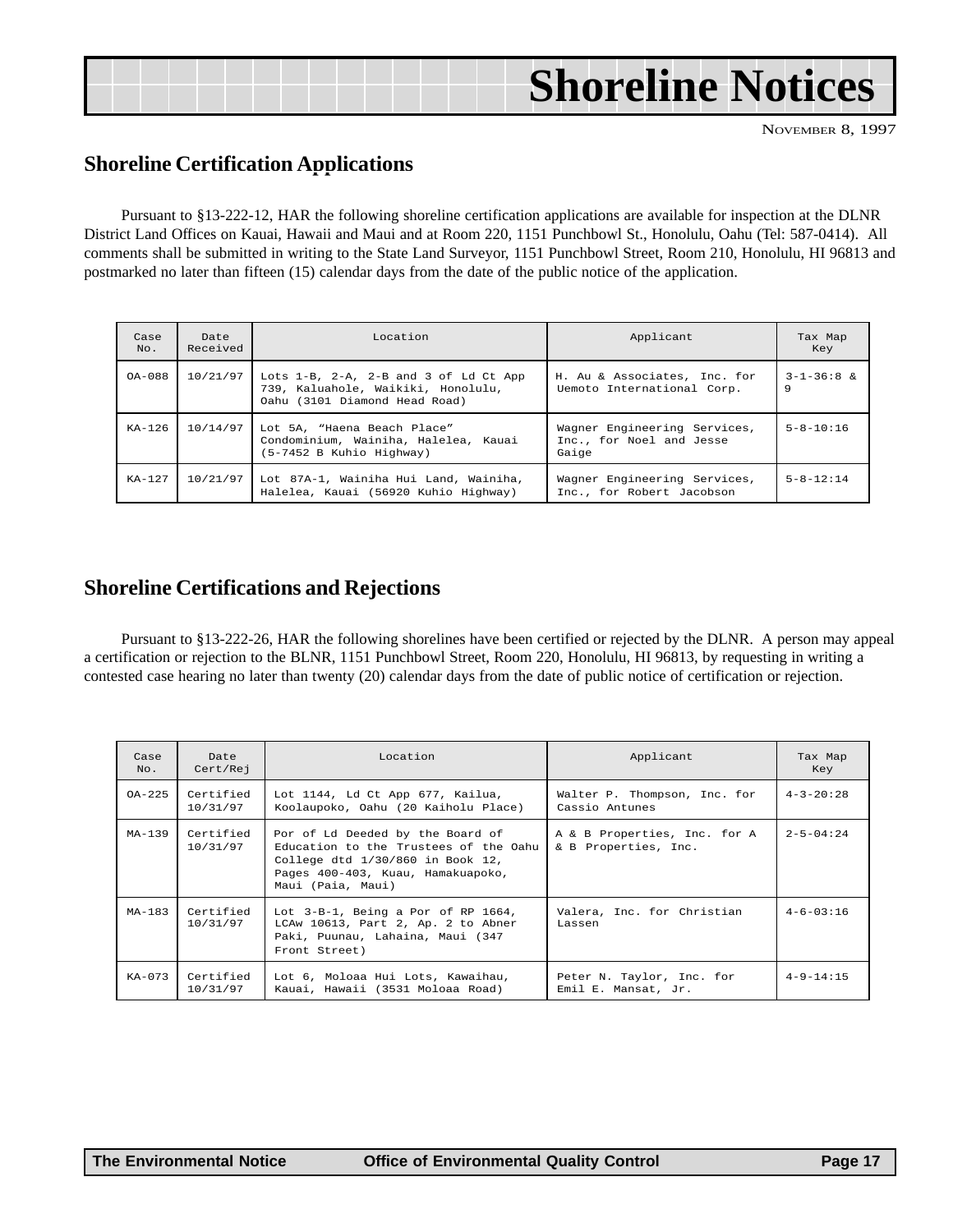# <span id="page-17-0"></span>**Land Use Commission Notices**

NOVEMBER 8, 1997



#### **Waena Generating Station**

The LUC has received the following request regarding a proposed district boundary amendment pursuant to Chapter 205, Hawaii Revised Statutes:

| Docket No.  | A97-722                        |
|-------------|--------------------------------|
| Petitioner: | Maui Electric Company, Limited |
| Location:   | Wailuku, Maui, Hawaii          |
| Acreage:    | 65.7 acres                     |
| TMK:        | 3-8-03: 23 and 24              |
| Request:    | Agricultural to Urban          |
| Date Filed: | October 24, 1997               |

If you would like further detailed information on this matter, please contact:

State Land Use Commission

Location Address Leiopapa A Kamehameha Building (State Office Tower) 235 S. Beretania Street, Room 406 Honolulu, Hawaii 96813

Mailing Address P.O. Box 2359 Honolulu, Hawaii 96804-2359

Phone: 587-3822

# **Environmental Council Notices**

#### **Tentative Meetings of the Environmental Council**

The Environmental Council is tentatively scheduled to meet on **Wednesday, November 19, 1997 at 4:00 p.m.**

The Council's Exemption Committee, Cultural Impacts Committee, Rules Committee and Communication, Education & Legislation Committee are likely to meet the same day prior to the full Council meeting. Please call on or after November 13, 1997 for the final agenda and confirmation of date, time, and place.

Any person desiring to attend the meetings and requiring an acommodation (taped materials or sign language interpreter) may request assistance provided such a request is made five (5) working days prior to the scheduled meetings. This request may be made by writing to Mr. Harlan Hashimoto, Chairperson, Environmental Council c/o Office of Environmental Quality Control, 235 S. Beretania Street, Suite 702, Honolulu, Hawaii 96813 or by fax at (808) 586- 4186.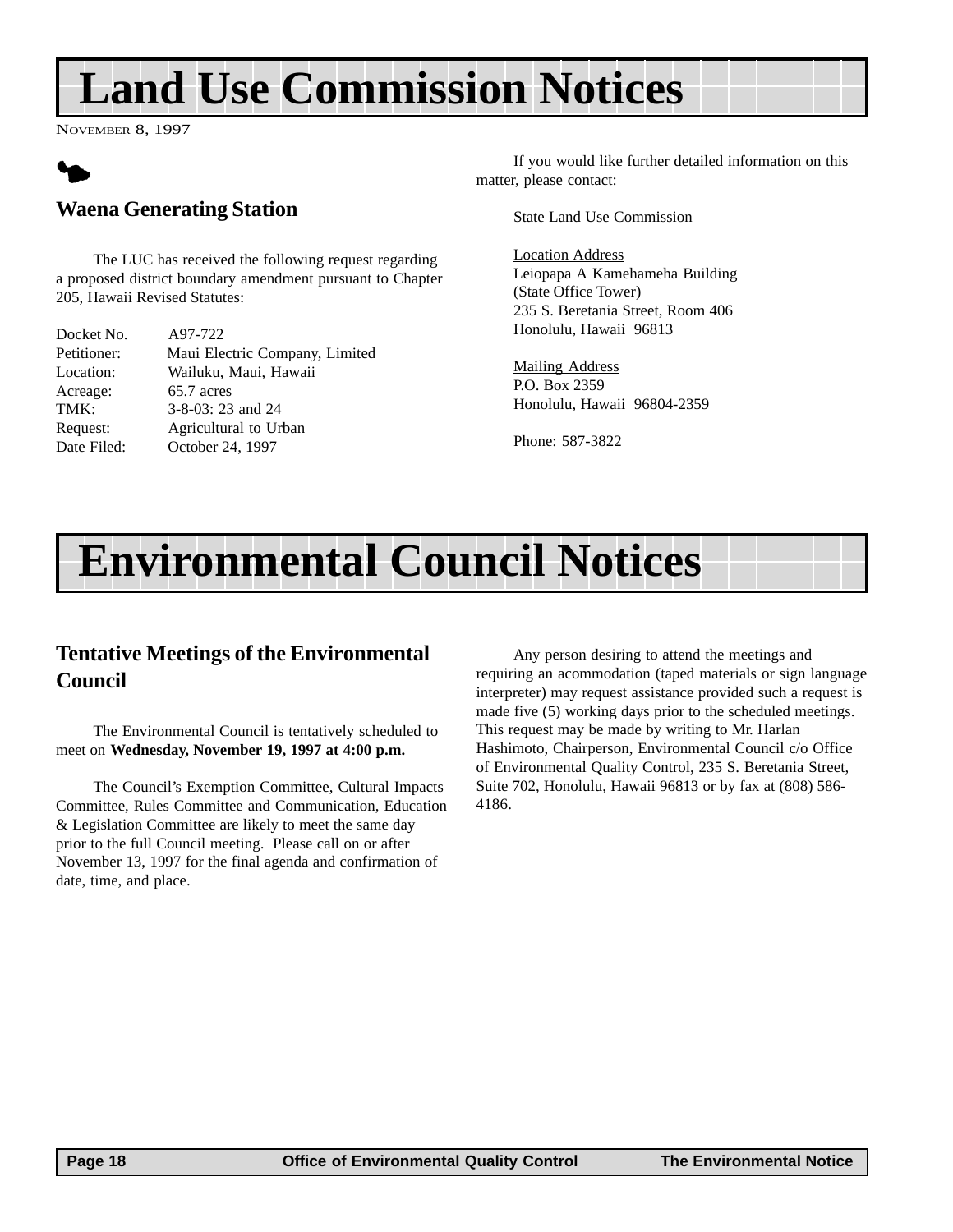# **Pollution Control Permits**

#### <span id="page-18-0"></span>**Department of Health Permits**

The following is a list of some pollution control permits currently being reviewed by the State Department of Health. For more information about any of the listed permits, please contact the appropriate branch or office of the Environmental Management Division at 919 Ala Moana Boulevard, Honolulu.

| Branch &<br>Permit Type             | Applicant & Permit<br>Number                                                  | Project Location                                             | Pertiment<br>Dates        | Proposed Use                                                               |
|-------------------------------------|-------------------------------------------------------------------------------|--------------------------------------------------------------|---------------------------|----------------------------------------------------------------------------|
| CAB, 586-4200,<br>Noncovered Source | Apollo Energy Corp., #<br>$0385 - 01 - N$                                     | 93-1373 South point<br>Rd., Kau, Hawaii                      | Issued:<br>10/27/97       | 200 HP Diesel<br>Engine Generator                                          |
| CAB, Noncovered<br>Source Permit    | Tosco Refining<br>Company, # 0075-01-N                                        | 607 Kalanianaole<br>Ave., Hilo, Hawaii                       | Tssued:<br>10/27/97       | Petroleum Truck<br>Loadrack                                                |
| CAB, Noncovered<br>Source Permit    | Queen's Medical<br>Center, # 0353-01-N                                        | 1301 Punchbowl<br>Street, Oahu                               | Issued:<br>10/28/97       | Two 300 HP Hot<br>Water Generators                                         |
| CAB, Covered<br>Source Permit       | Waialua Sugar Company,<br># 0221-01-C                                         | Waialua Sugar Mill,<br>Waialua, Oahu                         | Comments Due:<br>11/30/97 | 258 MMBtu/hr.<br>Boiler                                                    |
| CAB, Covered<br>Source Permit       | Grace Pacific Corp., #<br>$0040 - 01 - CT$                                    | Camp 10, Ameron<br>Quarry, Puunene,<br>Maui                  | Comments Due:<br>11/30/97 | Drum-Mix Asphalt<br>Concrete Plant &<br>Diesel Engine Gen.                 |
| SDWB, 586-4258,<br>UIC.             | HICD Corp., # UH-1987                                                         | Hualalai Elderly<br>Housing, Hawaii                          | NA                        | One New Drywell for<br>Surface Drainage                                    |
| SDWB, UIC                           | HICD Corp., # UH-1988                                                         | Ouli Mutual Self<br>Help Hsg., Hawaii                        | Comments Due:<br>1/2/98   | 4 New Drywells for<br>Surface Drainage                                     |
| SDWB, UIC                           | AOAO Maalaea Yacht<br>Marina, # UM-1235                                       | 30 Hauoli St.,<br>Wailuku, Maui                              | <b>NA</b>                 | Renewal of 2 Wells<br>for Sewage Disposal                                  |
| SDWB, UIC                           | AOAO Makani a Kai<br>Condo, # UM-1870                                         | 300 Hauoli St.,<br>Wailuku, Maui                             | <b>NA</b>                 | Renewal of 2 Wells<br>for Sewage Disposal                                  |
| SDWB, UIC                           | AOAO Lauloa Resort<br>Condo, # UM-1327                                        | 100 Hauoli St.,<br>Wailuku, Maui                             | NA                        | Renewal of 2 Wells<br>for Sewage Disposal                                  |
| SDWB, UIC                           | Dept. Of Public Works<br>& Waste Management,<br>County of Maui, # UM-<br>1397 | Kaunakakai<br>Wastewater<br>Reclamation<br>Facility, Molokai | <b>NA</b>                 | Modification for<br>Deepening One of<br>Three Wells for<br>Sewage Disposal |
| SDWB, UIC                           | T. Lau, Kaunola Beach<br>Estates., $\#$ UO-1216                               | 58-311 Kam Hwy.,<br>Sunset Beach, Oahu                       | <b>NA</b>                 | Renewal of 3 Wells<br>for Sewage Disposal                                  |
| SDWB, UIC                           | AOAO Mokuleia Shores,<br># UO-1775                                            | 68-041 Waialua<br>Beach Rd., Oahu                            | NA                        | Renewal of 3 Wells<br>for Sewage Disposal                                  |
| SDWB, UIC                           | AOAO Makana Village<br>Condo, # UO-1382                                       | 51-636 Kamehameha<br>Hwy., Kaaawa, Oahu                      | NA                        | Renewal of 8 Wells<br>for Sewage Disposal                                  |
| SDWB, UIC                           | North Shore Investment<br>Company, # UO-1778                                  | 66-437 Kam Hwy.,<br>Haleiwa, Oahu                            | <b>NA</b>                 | Renewal of 2 Wells<br>for Sewage Disposal                                  |
| SDWB, UIC                           | Sunset Shores Joint<br>Venture Partners, #<br>$UO-1324$                       | Sunset Shores<br>Apts., 68-121 Au<br>St., Waialua, Oahu      | NA                        | Reconstruction of<br>One of Two Wells<br>for Sewage Disposal               |
| SDWB, UIC                           | AOAO Koloa Gardens, #<br>UK-1218                                              | 3057 Poipu Road,<br>Koloa, Kauai                             | NA                        | Renewal of One Well<br>for Sewage Disposal                                 |
| SDWB, UIC                           | Alihilani Partnership,<br>Alihi Lani Apartments<br># UK 1609                  | 2564 Hoonani Road,<br>Koloa, Poipu, Kauai                    | <b>NA</b>                 | Renewal of Two<br>Wells for Sewage<br>Disposal                             |